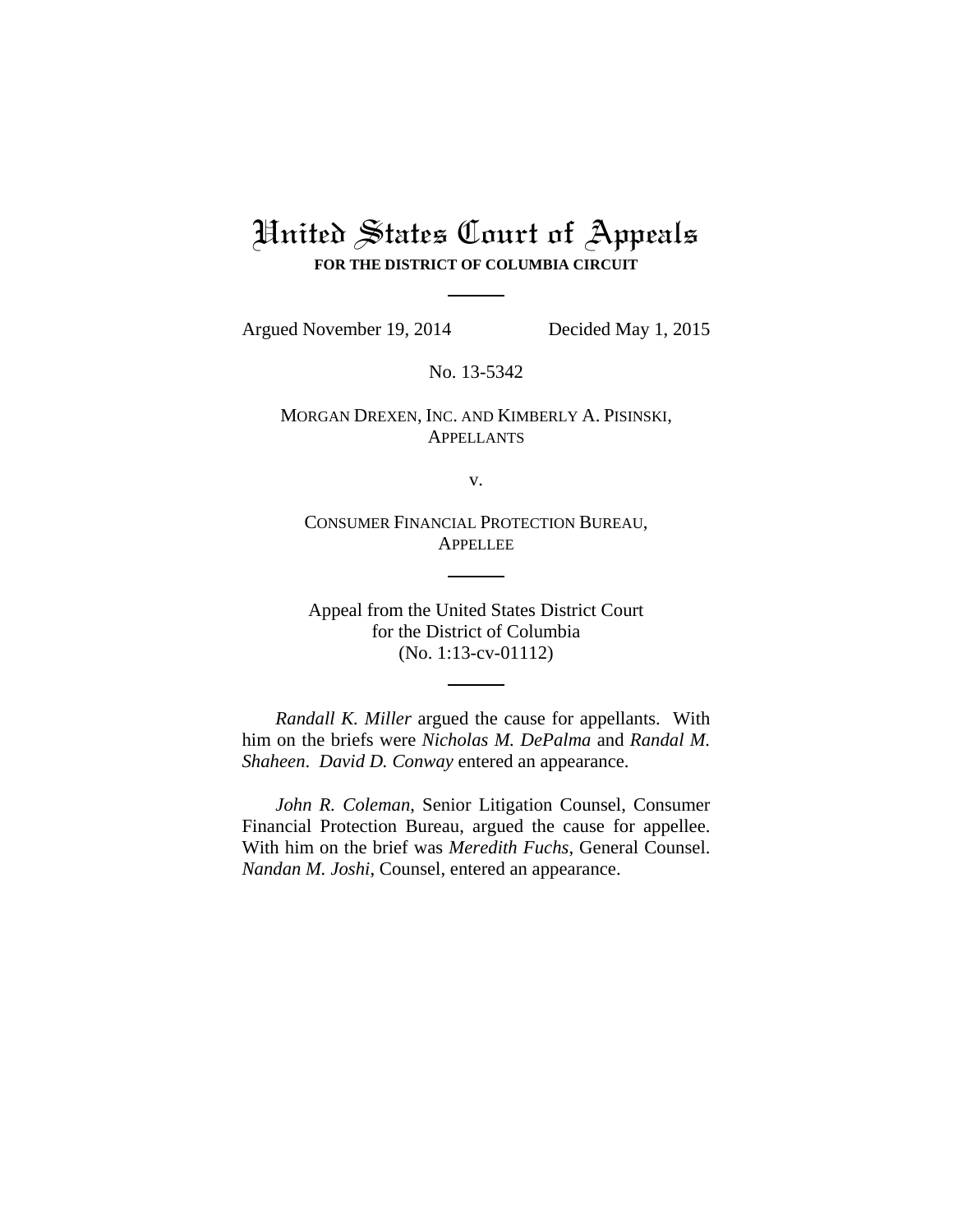Before: ROGERS, KAVANAUGH and PILLARD, *Circuit Judges*.

Opinion for the Court filed by *Circuit Judge* ROGERS.

Dissenting opinion filed by *Circuit Judge* KAVANAUGH.

ROGERS, *Circuit Judge*: Title X of the Dodd-Frank Wall Street Reform and Consumer Protection Act, 12 U.S.C. §§ 5481 *et seq.*, established the Consumer Financial Protection Bureau to "regulate the offering and provision of consumer financial products or services under the Federal consumer financial laws." *Id.* § 5491(a). The Bureau is to "implement and . . . enforce Federal consumer financial law," *id.* § 5511(a), including eighteen pre-existing statutes and Title X itself, *see id.* §§ 5481(12), (14). To carry out these duties, the Bureau has rulemaking, supervisory, investigatory, adjudicatory, and enforcement authority, *id.* §§ 5512(b), 5514–5516, 5562–5564, including the authority to file civil enforcement actions against regulated parties, *id.* § 5564; *see also* 15 U.S.C. § 6105(d).

The district court, without reaching the merits of appellants' constitutional challenge to Title X as a violation of the separation of powers, dismissed appellants' complaint for injunctive and declaratory relief. It ruled that Morgan Drexen, Inc., had an adequate remedy at law in an enforcement action filed by the Bureau in the Central District of California, where Morgan Drexen could raise the constitutional challenge as a defense. The district court ruled that the other plaintiff, Kimberly Pisinski, an attorney who contracts with Morgan Drexen for paralegal services, lacked standing under Article III of the Constitution. They appeal, and we affirm. Pisinski has failed to proffer evidence of an injury in fact at the time she filed the complaint, and Morgan Drexen fails to show the district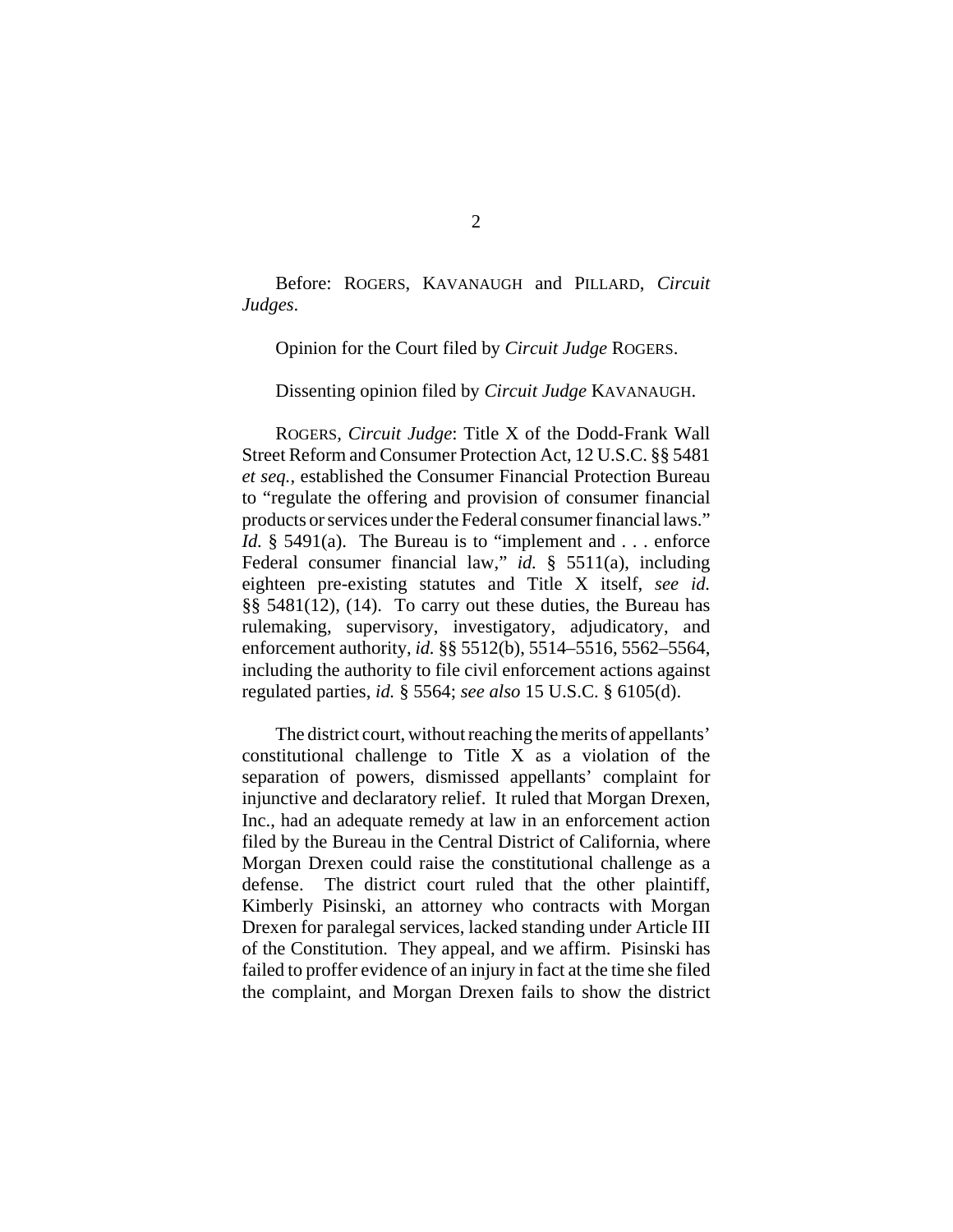court abused its discretion in dismissing the complaint. Notwithstanding Morgan Drexen's objection that it filed the complaint before the Bureau filed its enforcement action, the same issues involving the same parties were pending before two federal district courts. The Bureau filed its enforcement action fewer than thirty days after Morgan Drexen filed its complaint. Once the Bureau did so, Morgan Drexen no longer faced the dilemma of whether to change its behavior or risk continued violation of the law in order to get a hearing. Without prejudice to its constitutional challenge, Morgan Drexen was also relieved, as was the judicial system, of the burdens of litigating overlapping claims in two federal district courts.

**I.**

Morgan Drexen, a Nevada corporation headquartered in California, "is in the business of licensing its proprietary software to law firms and providing these firms with live paraprofessional and support services," including support for bankruptcy and debt-relief legal practices. Decl. of Walter Ledda, Chief Exec. Offr., Morgan Drexen ¶¶ 2–3 (July 21, 2013). Pisinski, an attorney licensed to practice in the State of Connecticut whose law practice includes bankruptcy matters, contracts with Morgan Drexen for paralegal services. Decl. of Kimberly A. Pisinski, Esq. ¶¶ 1–3 (July 21, 2013).

On April 22, 2013, after an investigation lasting more than a year, the Bureau notified Morgan Drexen that its enforcement office was "considering recommending that the Bureau take legal action" against Morgan Drexen and its Chief Executive Officer Walter Ledda for violations of the Consumer Financial Protection Act, 12 U.S.C. § 5536, and the Telemarketing Sales Rule, 16 C.F.R. § 310. *See* Ltr. from Wendy Weinberg, Enforcement Att'y, Consumer Fin. Prot. Bureau, to Randal Shaheen, Esq., Counsel for Morgan Drexen 1 (Apr. 22, 2013).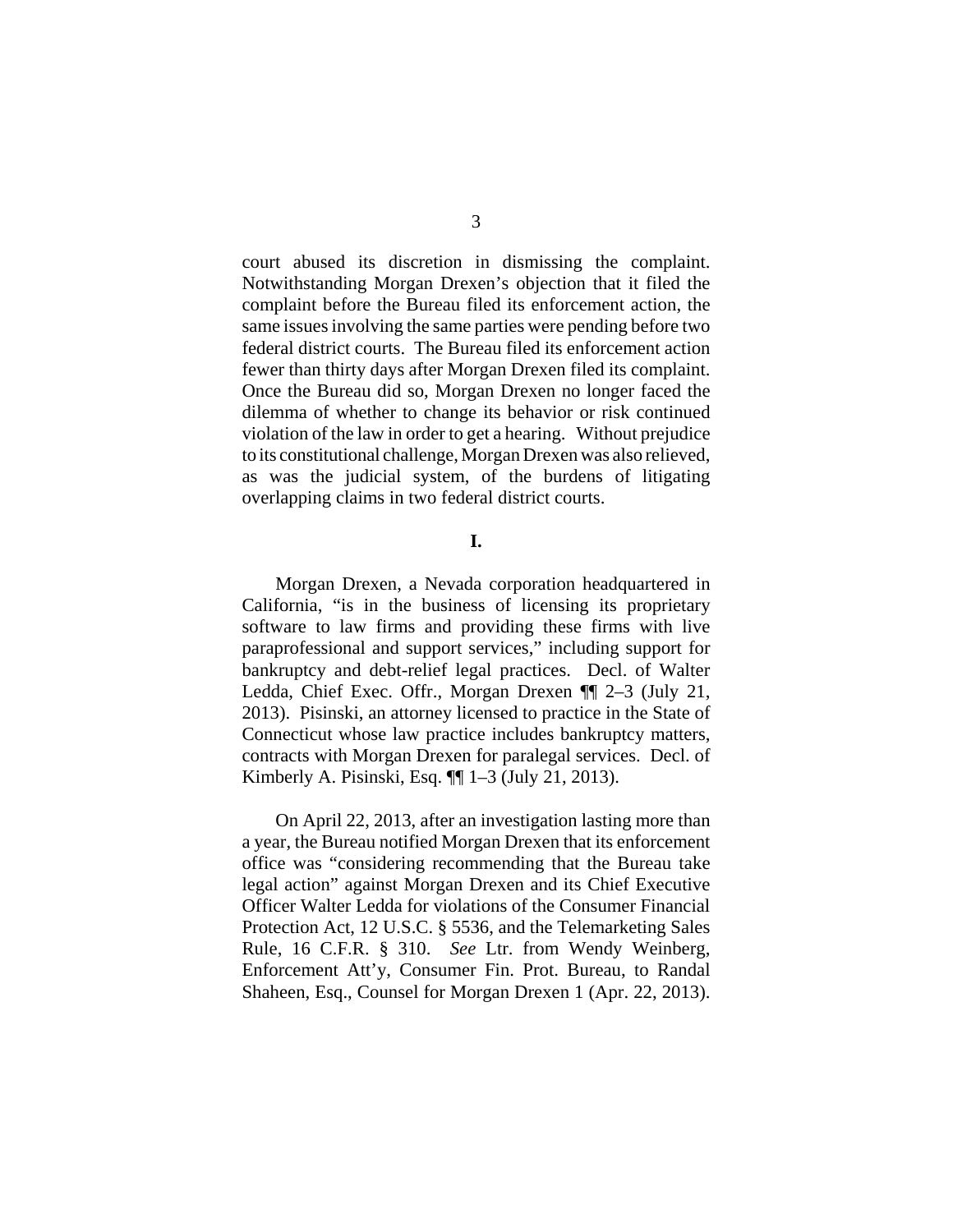Morgan Drexen was offered an opportunity to explain why legal action should not be taken. On May 8, 2013, Morgan Drexen responded and proposed a settlement. *See* Ltr. from Randal M. Shaheen, Esq., to Lucy Morris, Esq., Consumer Fin. Prot. Bureau 6 (May 8, 2013). Following a May 29, 2013, meeting, the enforcement office inquired about certain data and sought further document production from Morgan Drexen by June 30, in response to a March 13, 2012, civil investigative demand ("CID"). *See* Ltr. from Gabriel O'Malley, Enforcement Att'y, Consumer Fin. Prot. Bureau, to Randal M. Shaheen, Esq. (June 12, 2013). A further written communication indicates that Morgan Drexen represented to the Bureau that it did not intend to respond to all of the Bureau's production requests until the Bureau engaged in settlement discussions but that it would produce certain documents over the course of the month of July. *See* Email from Gabriel O'Malley, Enforcement Att'y, Consumer Fin. Prot. Bureau, to Randal M. Shaheen, Esq. (July 8, 2013).

On July 22, 2013, Morgan Drexen and Pisinski sued the Bureau in the U.S. District Court for the District of Columbia. Their complaint sought declaratory and injunctive relief, alleging that the independent structure of the Bureau under Title X of the Dodd-Frank Act is unconstitutional because the powers delegated to the Bureau are overbroad, the Bureau is headed by a single director removable only for cause, it is funded outside the normal appropriations process, and judicial review of its actions is limited, all in violation of the constitutional separation of powers. Compl. ¶ 120. With the complaint, Morgan Drexen and Pisinski filed a motion for a preliminary injunction. Three days later the district court and the parties agreed to proceed with expedited briefing; the motion for a preliminary injunction was withdrawn and the parties filed cross motions for summary judgment.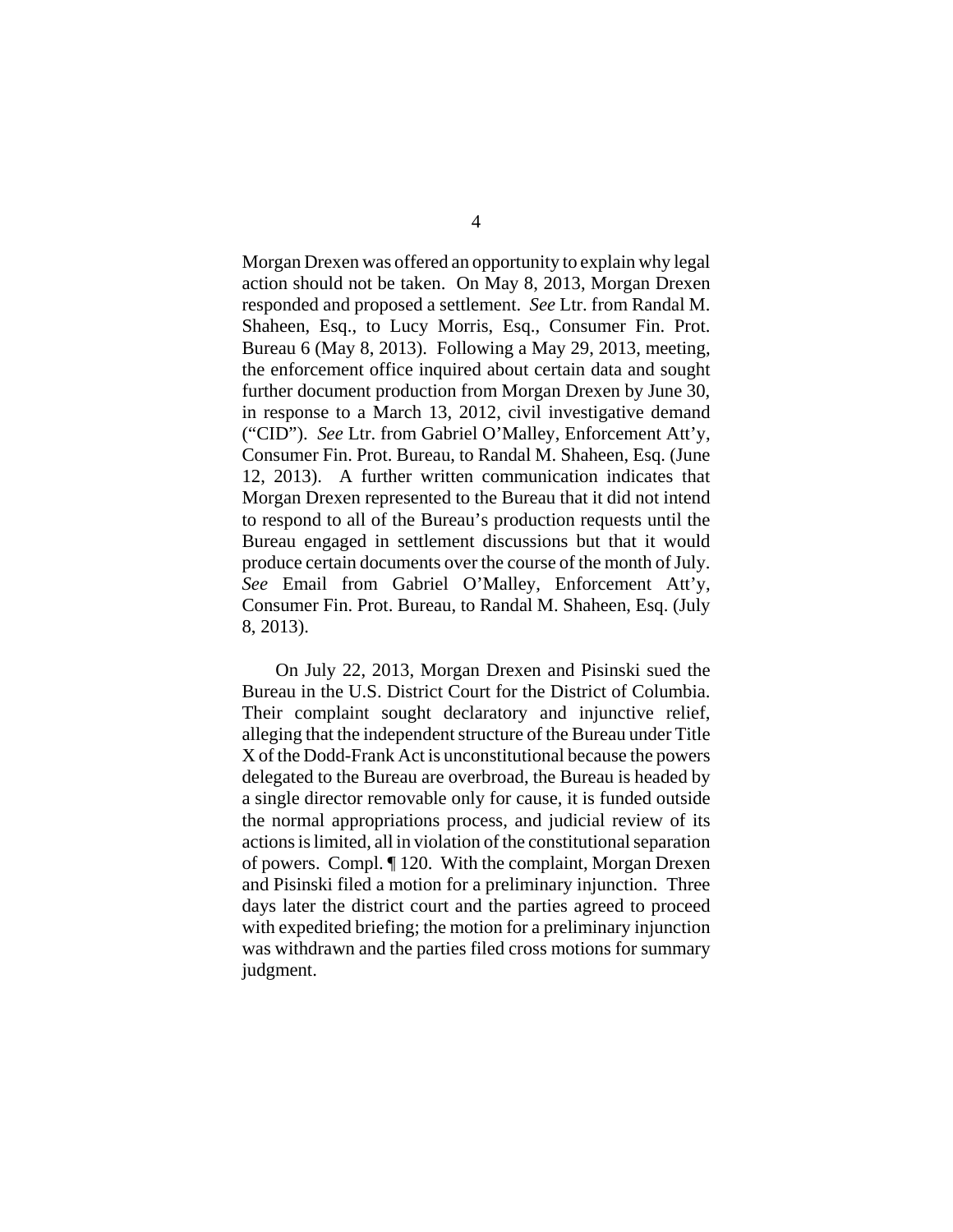On August 20, 2013, the Bureau filed an enforcement action against Morgan Drexen and CEO Ledda in the U.S. District Court for the Central District of California, alleging violations of the Telemarketing Sales Rule and the Consumer Financial Protection Act. Specifically, the Bureau alleged that Morgan Drexen had violated the Telemarketing Sales Rule by, among other things, charging consumers illegal up-front fees for debtrelief services disguised as fees for bankruptcy services that most consumers do not need and that are not performed. Complaint ¶¶ 74–83, *Consumer Fin. Prot. Bureau v. Morgan Drexen, Inc.*, ---F. Supp. 3d---, No. SACV 13-1267-JLS, 2014 WL 5785615 (C.D. Cal. Jan. 10, 2014). The Bureau also alleged that Morgan Drexen's representations to consumers are misleading, in violation of the Telemarketing Sales Rule and the Consumer Financial Protection Act, *see id.* ¶¶ 84–87, 91–97, and that although Morgan Drexen claims only to support attorneys in the provision of debt-relief and bankruptcy services, in fact, "[i]n numerous instances, . . . Morgan Drexen . . . performs virtually all of the debt resolution work," *id.* ¶ 42. Neither Pisinski nor any other lawyer contracting with Morgan Drexen was named in the enforcement action. On August 22, 2013, Morgan Drexen and Pisinski moved in the D.C. district court for a temporary restraining order and a preliminary injunction to enjoin the Bureau from prosecution.

On October 13, 2013, the D.C. district court granted the Bureau's motion to dismiss the complaint, or in the alternative for summary judgment, without reaching the merits of the constitutional challenge to Title X. The district court found that Morgan Drexen had an adequate remedy at law in the enforcement action and would suffer no irreparable injury from the denial of relief. It found that Pisinski lacked standing under Article III of the Constitution, and it dismissed as moot plaintiffs' requests for a temporary restraining order and preliminary injunction. *Morgan Drexen, Inc. v. Consumer Fin.*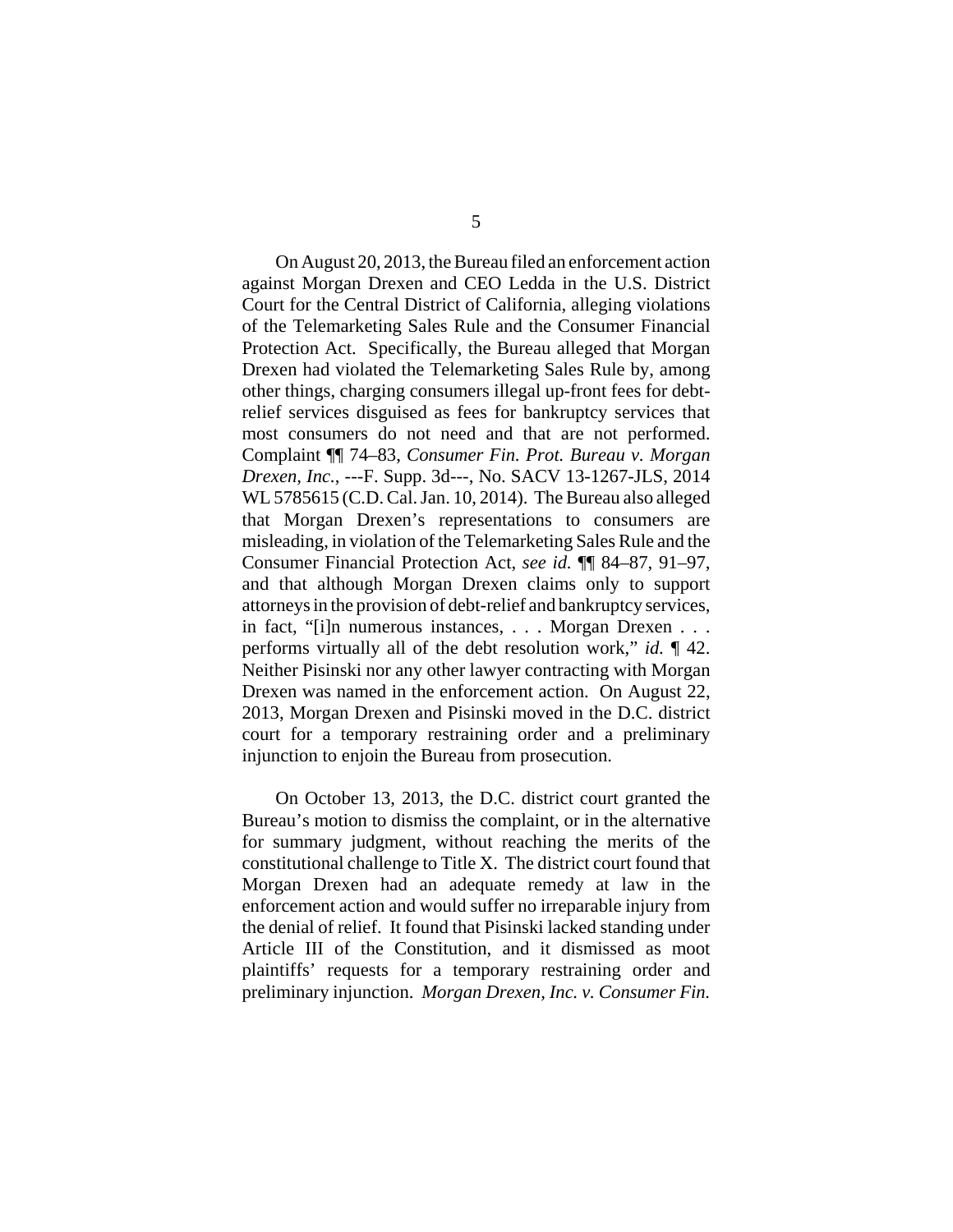## *Prot. Bureau,* 979 F. Supp. 2d 104 (D.D.C. 2013).<sup>1</sup>

Morgan Drexen and Pisinski appeal. Our review of the decision to deny permanent injunctive and declaratory relief is for abuse of discretion. *See eBay Inc. v. MercExchange, LLC*, 547 U.S. 388, 391 (2006); *Wilton v. Seven Falls Co.*, 515 U.S. 277, 289–90 (1995). Our review of the district court's decision on standing is *de novo*. *Sierra Club v. Jewell*, 764 F.3d 1, 4 (D.C. Cir. 2014). We first address whether Pisinski has standing.

#### **II.**

"[T]he irreducible constitutional minimum of standing" is "an injury in fact . . . which is (a) concrete and particularized and (b) actual or imminent, not conjectural or hypothetical, . . . a causal connection between the injury and the conduct complained of . . . , [and] it must be likely, as opposed to merely speculative, that the injury will be redressed by a favorable decision." *Lujan v. Defenders of Wildlife*, 504 U.S. 555, 560–61 (1992) (citations and internal quotation marks omitted). Pisinski

<sup>&</sup>lt;sup>1</sup> On April 21, 2015, the California district court granted the Bureau's motion for sanction of default judgment against Morgan Drexen, finding that "[d]efendants willfully and in bad faith engaged in a coordinated and extensive effort to deceive the Court and opposing counsel" and having "blatantly falsified evidence . . . concealed this fact from the Court, opposing counsel, and even their own counsel at every turn." *Consumer Fin. Prot. Bureau v. Morgan Drexen, Inc*., ---F. Supp. 3d---, No. SACV 13-1267-JLS, 2015 WL 1926223, at \*13 (C.D. Cal. Apr. 21, 2015). The California case remains pending against CEO Ledda. *See id.* at \*17. In light of our disposition, we need not address whether this development renders appellants' contentions prudentially moot or precluded under *res judicata*.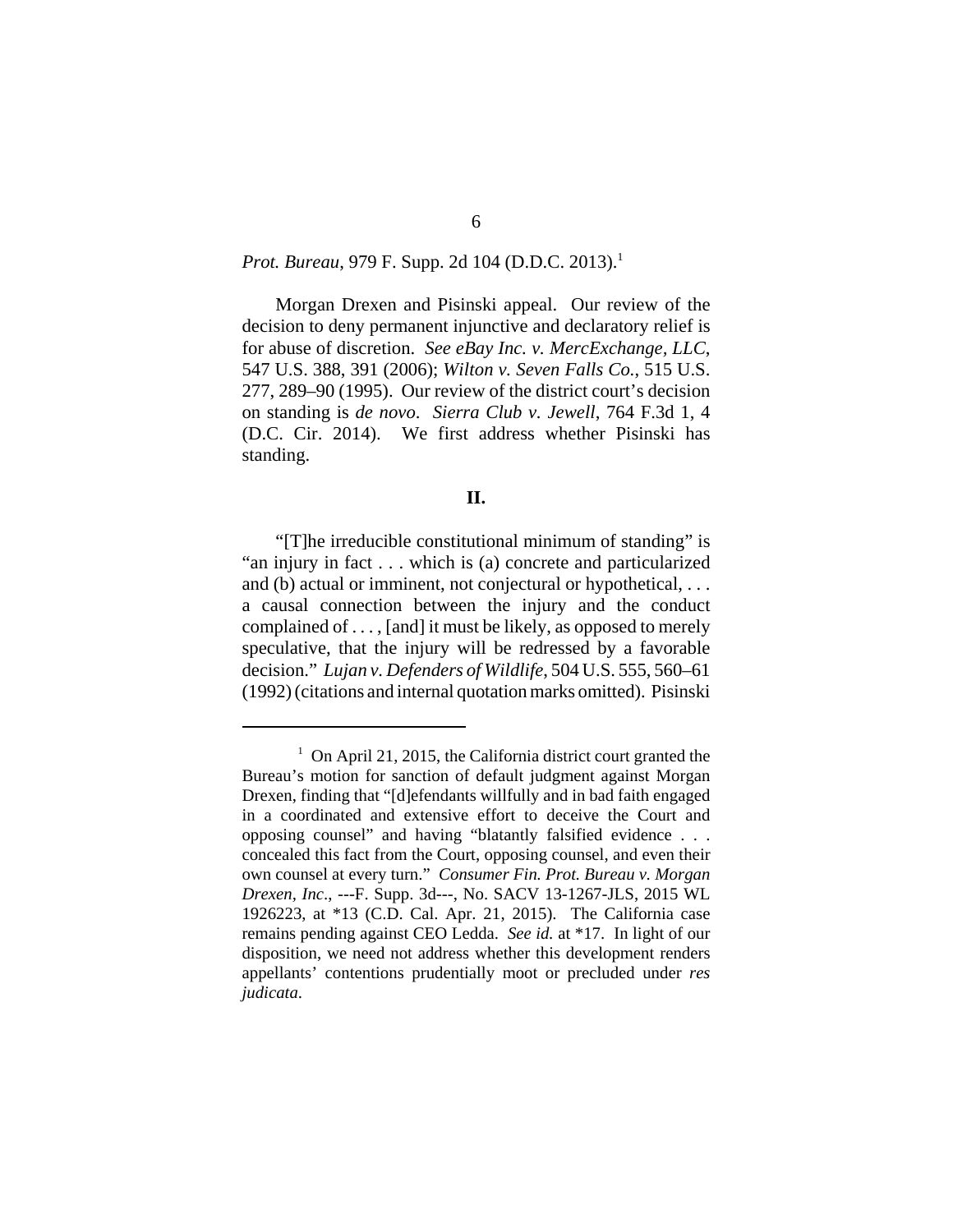contends that she has standing under Article III of the Constitution because the Bureau's enforcement action against Morgan Drexen is inherently an enforcement action against her, causing her injury because her law practice may be enjoined and the Bureau lacks authority to regulate lawyers. *See* Appellants' Br. 20–21, 24, 27–28. Her injury, she maintains, includes economic damage and a possible threat to her professional standing.

Because the issue of standing arises at the summary judgment stage, Pisinski "can no longer rest on . . . mere allegations, but must set forth by affidavit or other evidence specific facts which for purposes of the summary judgment motion will be taken to be true." *Lujan*, 504 U.S. at 561 (citation and internal quotation marks omitted). Although the court must assume that she will prevail on the merits of her constitutional challenge to Title X of the Dodd-Frank Act, *see Muir v. Navy Fed. Credit Union*, 529 F.3d 1100, 1105 (D.C. Cir. 2008), the court is not required to accept as true her assertion that the Bureau is illegally regulating attorneys because that question does not relate to the merits of her constitutional claim. Additionally, it would not be enough for Pisinski to demonstrate past harm when she seeks only forward-looking relief; she "must show [she] is suffering an ongoing injury or faces an immediate threat of injury." *Dearth v. Holder*, 641 F.3d 499, 501 (D.C. Cir. 2011) (citing *Los Angeles v. Lyons*, 461 U.S. 95, 105 (1983)). In *Clapper v. Amnesty Int'l USA*, 133 S. Ct. 1138, 1150 n.5 (2013), the Supreme Court clarified that a plaintiff must show that there is a "substantial risk" that the harm will occur. The record evidence — including sworn declarations from Pisinski, Morgan Drexen's CEO Ledda, and Morgan Drexen's attorney Randal Shaheen — does not show a substantial risk of injury to Pisinski.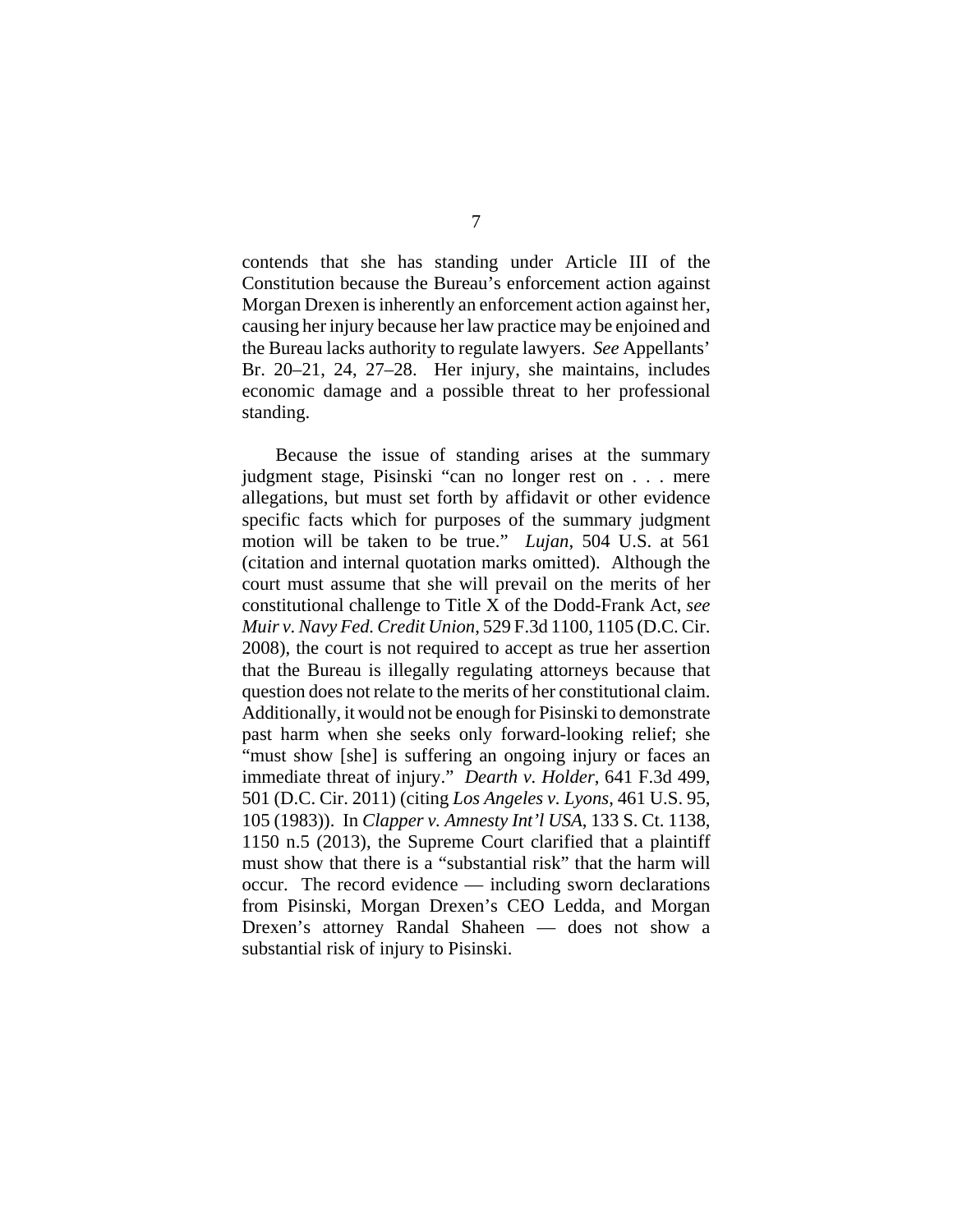Because Pisinski was not "the object of the government action or inaction [s]he challenges, standing is not precluded, but it is ordinarily substantially more difficult to establish." *Lujan*, 504 U.S. at 562 (citations and internal quotation marks omitted). Pisinski's only record evidence relating to the Bureau's intent to regulate attorneys is her attorney's statement that the Bureau "has informed me that their *concern* is that the attorneys supported by Morgan Drexen are in violation of the amended Telemarketing Sales Rule because the attorneys charge their clients hourly fees for the preparation of bankruptcy pleadings." Decl. of Randal M. Shaheen ¶ 43 (July 21, 2013) (emphasis added). The Bureau disavowed this characterization of its communications with Pisinski's attorney, pointing to its April 22, 2013, notice of likely enforcement action, which references only Morgan Drexen and its CEO. There is no record evidence that the Bureau ever threatened an enforcement action against Pisinski or any attorney contracting with Morgan Drexen for paralegal services. The Bureau's "concern" regarding attorneys is expressed in its enforcement action based on Morgan Drexen's own allegedly illegal conduct rather than Morgan Drexen's "support[]" for allegedly illegal activity by attorneys.

Nonetheless, Pisinski maintains that "the lawyer and her paralegal engaged in the enterprise of law are inseparable," so that the Bureau cannot regulate Morgan Drexen without illegally regulating her. *See* Appellants' Br. 27–28. This assertion is unsupported by the record evidence. Although CEO Ledda states that "Morgan Drexen provides non-attorney paralegal support services to attorneys" and that "Morgan Drexen has contracted with Pisinski to provide such services to support her law practice," he does not describe what services Morgan Drexen provides to Pisinski or how Pisinski directs Morgan Drexen. *See* Ledda Decl. ¶¶ 3–4. Pisinski's declaration does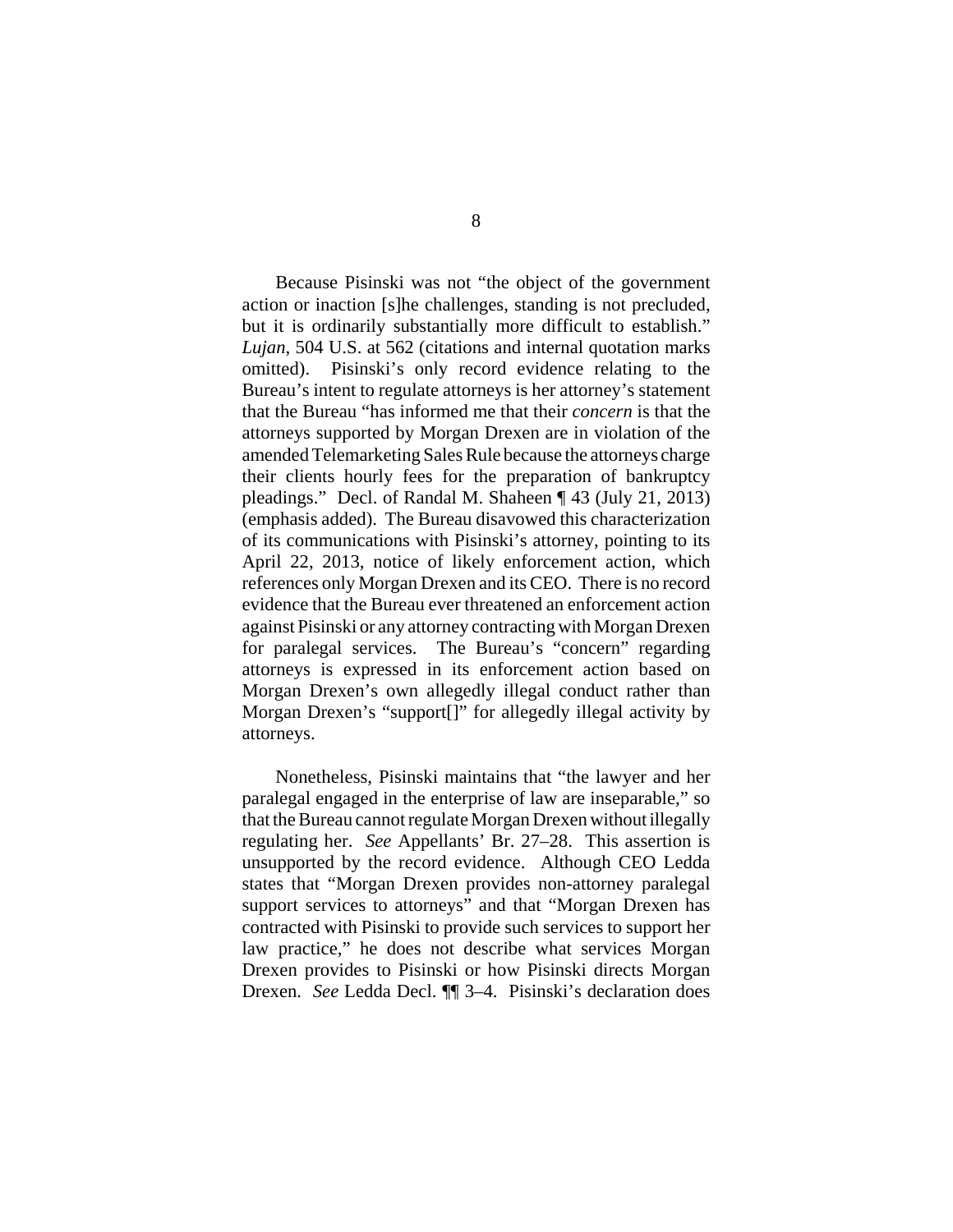not fill the gap. She states: "I offer clients bankruptcy services," "I contract with Morgan Drexen to provide non-attorney/paralegal services that support my law practice," and "I supervise Morgan Drexen and remain responsible for all services delegated to Morgan Drexen." Pisinski Decl. ¶¶ 2–3. She also states: "[M]y clients may elect for me to first amicably resolve their debts with creditors prior to filing the bankruptcy petition." *Id.* ¶ 2. Pisinski has not shown that the debt settlement and bankruptcy services for which she engages Morgan Drexen are targeted in the enforcement action. The record indicates that Morgan Drexen contracts with an unknown number of attorneys who are not necessarily connected to each other and that it provides an array of different services. *See* Third Resp. CID 5–10 (Apr. 27, 2012). The record does not indicate whether an attorney contracts for all or some of these services. *See id.*; Sixteenth Resp. CID 2 (Aug. 7, 2012); Shaheen Ltr. May 8, 2013, at 1–3. Rather, as Morgan Drexen pointed out in responding to the Bureau's April 22, 2013, notice, "Morgan Drexen has different procedures for the attorneys it supports," and "[t]here are also differences among the attorneys Morgan Drexen supports with respect to client engagement terms." Shaheen Ltr. May 8, 2013, at 3. Pisinski's failure to proffer evidence showing that the Bureau's enforcement action addresses a part of Morgan Drexen's business that she engages and supervises is fatal to her standing.<sup>2</sup>

<sup>&</sup>lt;sup>2</sup> Appellants filed a motion to supplement the record with three documents that they first brought to this court's attention after the parties' briefs were filed. Appellants' request comes too late. *See Summers v. Earth Island Inst.*, 555 U.S. 488, 495 n.\*, 500 (2009); *Fair Emp't Council of Greater Wash. v. BMC Mktg. Corp.*, 28 F.3d 1268, 1275 n.2 (D.C. Cir. 1994). Only one document contains information relevant to Pisinski's standing; excerpts from the Bureau's statement of uncontroverted facts and conclusions of law in support of its motion for summary judgment in the California enforcement action describe the Bureau's understanding of Pisinski's relationship with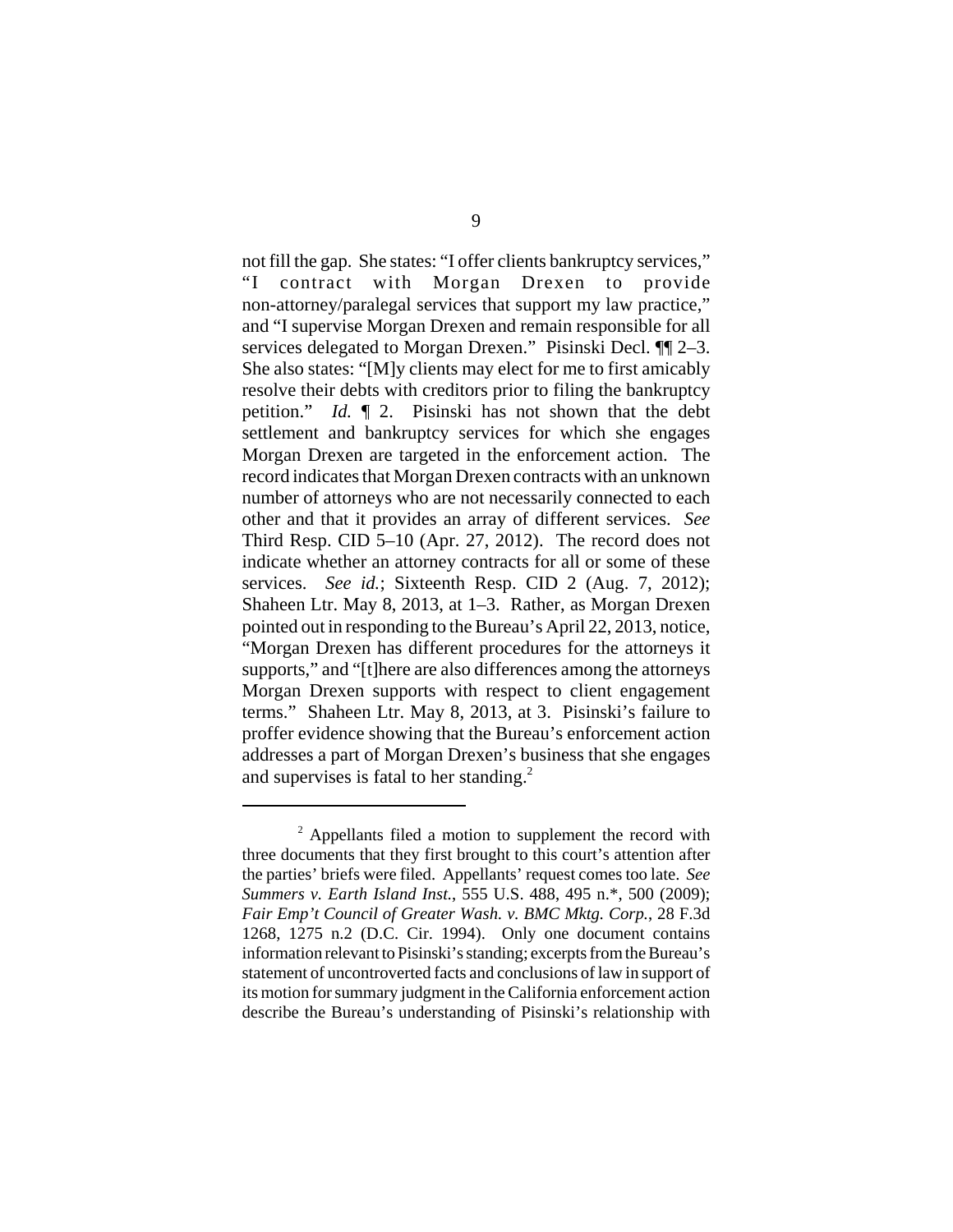Morgan Drexen. In the D.C. district court, the Bureau challenged Pisinski's standing in its motion to dismiss the complaint, or in the alternative for summary judgment, and the issue was fully litigated. Appellants do not claim that the factual statements relating to Pisinski's contractual relationship with Morgan Drexen involve facts that were not within Pisinski's personal knowledge and control when appellants filed their complaint. Appellants offer no reason, much less an extraordinary one, why they failed to proffer such evidence in the district court. They also appear not to have proffered such evidence in the California district court when Pisinski moved to intervene pursuant to Federal Rule of Civil Procedure 24; the California district court denied the motion for failing, among other things, to provide details concerning Pisinski's contractual relationship with Morgan Drexen. *See Consumer Fin. Prot. Bureau v. Morgan Drexen, Inc.*, No. 8:13-cv-01267-JLS-JEM, slip op. at 4–6 (C.D. Cal. Mar. 10, 2014). Despite rulings from the district courts here and in California indicating that evidence of Pisinski's interest in the Bureau's enforcement action against Morgan Drexen was inadequate, appellants waited seven months after the California district court denied intervention before moving to supplement the record in this court. Supplementing the appellate record pursuant to Federal Rule of Appellate Procedure 10(e) under these circumstances would be inappropriate. *See Colbert v. Potter*, 471 F.3d 158, 165 (D.C. Cir. 2006); *Boggs v. Rubin*, 161 F.3d 37, 41 (D.C. Cir. 1998). In addition to offering no explanation for their failure timely to proffer available evidence to the D.C. district court, appellants have denied the Bureau the opportunity to address that evidence in its responsive brief in this court, *cf. Gen. Elec. Co. v. Jackson*, 610 F.3d 110, 123 (D.C. Cir. 2010), and granting this request would undermine the district court's factfinding role, *see* 16A Charles Alan Wright, et al., FEDERAL PRACTICE AND PROCEDURE § 3956.1, at 632 (4th ed. 2008). For similar reasons, appellants' request that the court take judicial notice of these documents comes too late; the plaintiff was on notice that the evidence was relevant to her case and could timely have submitted it to the district court. *See, e.g.*, *United States ex rel. Wilkins v. United Health Grp., Inc.*, 659 F.3d 295, 303 (3d Cir. 2011) (citing *Zell v. Jacoby-Bender, Inc*., 542 F.2d 34, 38 (7th Cir. 1976)); *Melong v.*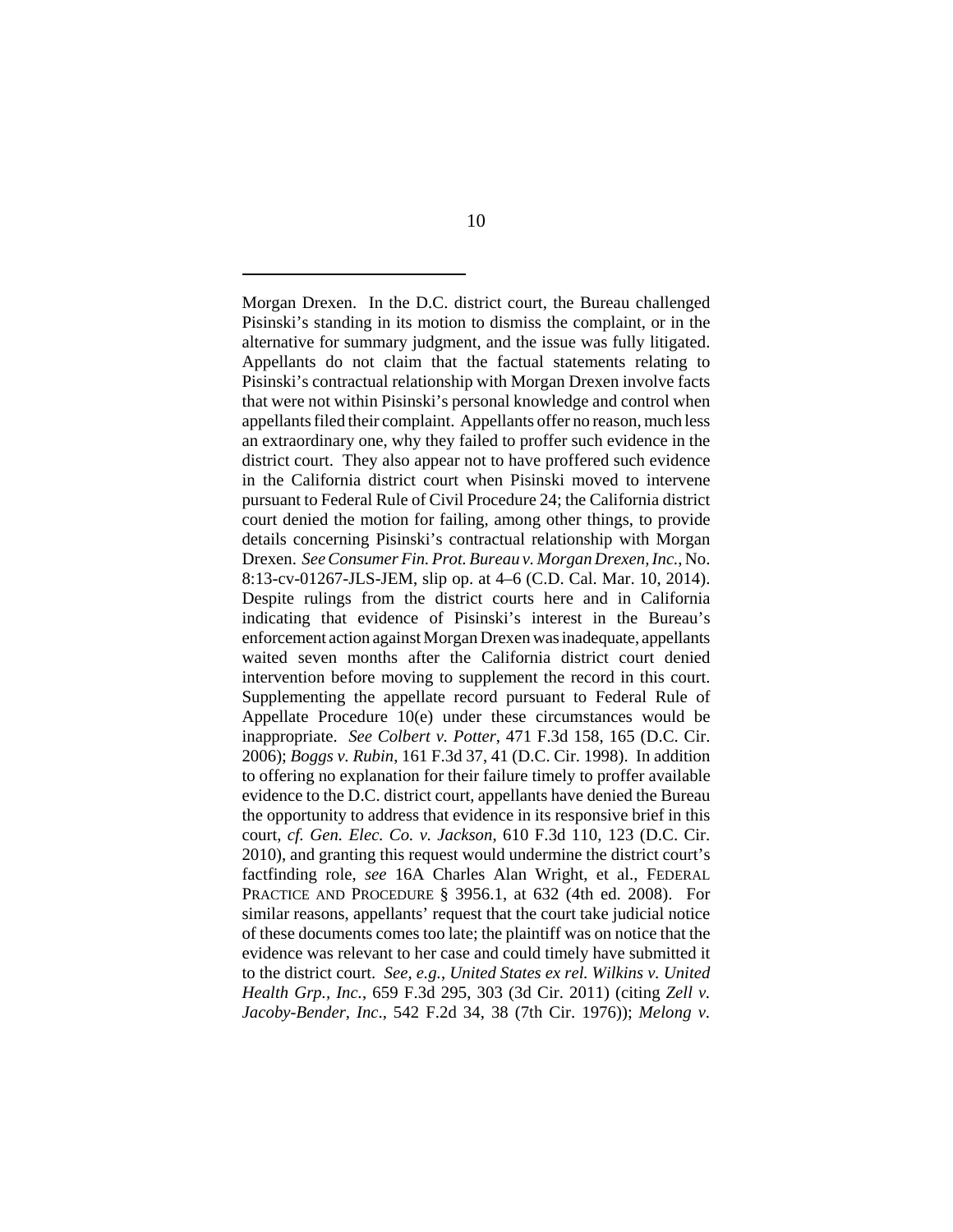Because Pisinski has not shown that the Bureau has threatened imminent enforcement action against her, her burden to show standing is heavier. *See Lujan*, 504 U.S. at 562; *Chamber of Commerce v. EPA*, 642 F.3d 192, 201 (D.C. Cir. 2011). A review of the record demonstrates that she failed to proffer evidence that her law practice likely will suffer an injury as the result of the Bureau's actions against Morgan Drexen. Pisinski asserts on brief that she might be forced to disgorge fees if the Bureau succeeds in its enforcement action against Morgan Drexen. *See* Appellants' Br. 23. Nothing in the record indicates there is a substantial risk that Morgan Drexen will seek reimbursement from Pisinski for any penalties it may have to pay, and it is her burden to put forth facts showing that the risk of such harm is substantial, not speculative. *See, e.g.*, *Clapper*, 133 S. Ct. at 1150 n.5. Pisinski similarly asserts that "[i]t cannot be the case that a person lacks standing to challenge an agency that seeks to terminate the person's existing business and claw back the profits," Appellants' Br. 24, and that the Bureau in its enforcement action "seeks an injunction that would enjoin Pisinski's law practice," Reply Br. 4. There is nothing in the record to show that her law practice will be "terminated" or "enjoin[ed]."

There is also no record evidence that Morgan Drexen will be unable in the future to provide the paralegal services that Pisinski requires for her law practice. Although CEO Ledda and Attorney Shaheen state their understanding that the Bureau is requiring Morgan Drexen to stop serving lawyers who offer debt settlement together with bankruptcy services, *see* Ledda Decl. ¶ 11, Shaheen Decl. ¶ 43, the Bureau disavowed this characterization of its demands, referencing its April 22, 2013, notice. Aside from Ledda's and Shaheen's statements, which

*Micronesian Claims Comm'n*, 643 F.2d 10, 12 n.5 (D.C. Cir. 1980).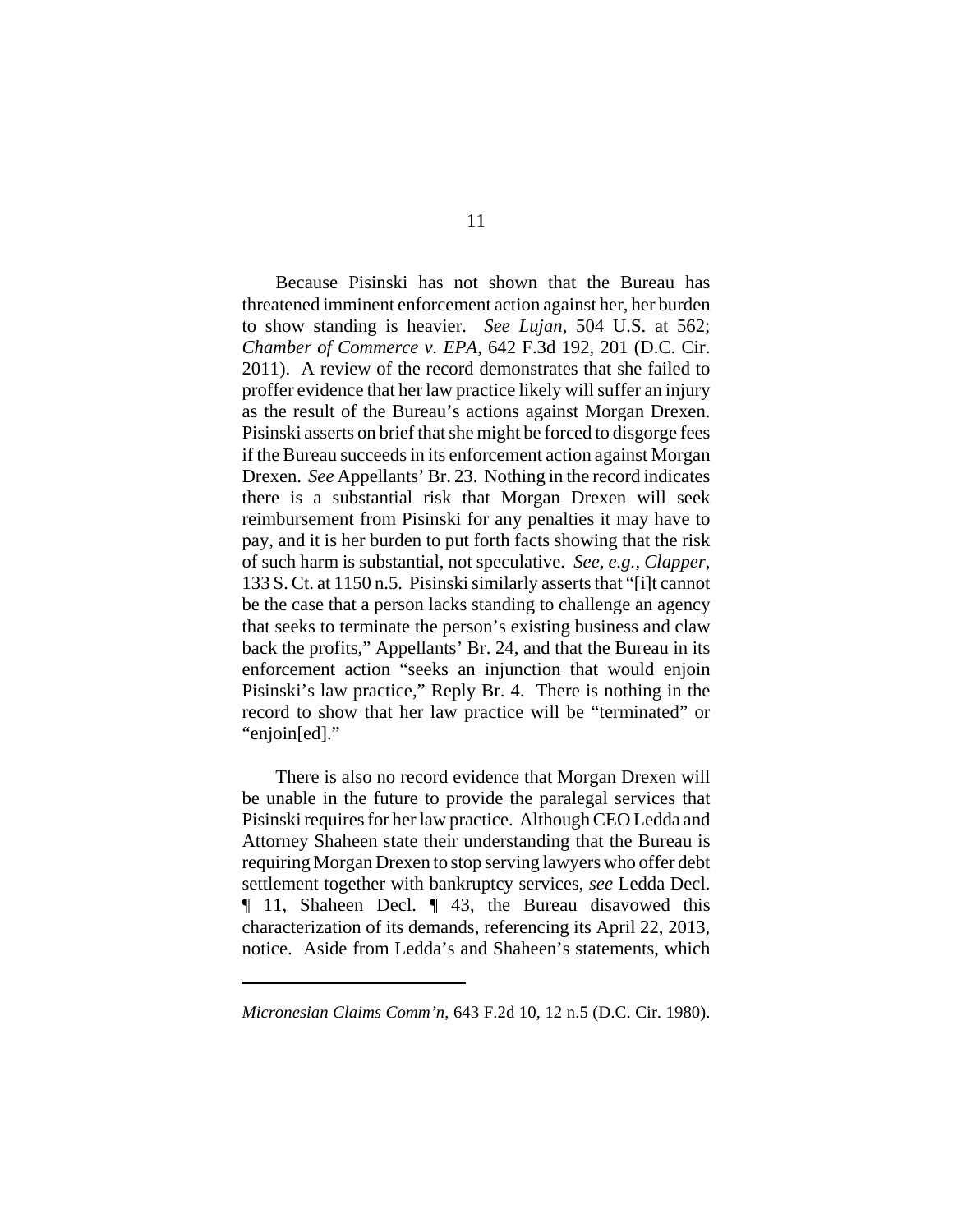alone are "not significantly probative," *Anderson v. Liberty Lobby*, 477 U.S. 242, 249–50 (1986), there is no record evidence supporting Ledda's and Shaheen's assertions that Morgan Drexen will be enjoined or otherwise prevented from contracting with lawyers like Pisinski. Their speculation about the outcome of the enforcement action cannot support Pisinski's standing. When parties "only aver that any significant adverse effects... . 'may' occur at some point in the future, they fail[] to show the actual, imminent, or 'certainly impending' injury required to establish standing." *Chamber of Commerce*, 642 F.3d at 202 (citations and internal quotation marks omitted); *see also Deutsche Bank Nat'l Trust Co. v. FDIC*, 717 F.3d 189, 193 (D.C. Cir. 2013).

At best, Pisinski states, albeit in a conclusory manner, that the Bureau's investigation — specifically its demand that Morgan Drexen produce documents regarding her clients — "has been disruptive to my practice and to my clients." Pisinski Decl. ¶ 4; *see also id.* ¶¶ 5–10. Pisinski recounts that her clients have told her that they are concerned that the government may access their financial information, that she worries that her clients will withhold from her information she needs to provide effective representation, and that she will lose clients. *See id.* ¶¶ 7, 9. The district court gave no weight to Pisinski's client concerns because it found the Bureau never sought, and concluded it could not have obtained, her privileged client communications, and the Bureau will not be issuing any more demands. *Morgan Drexen, Inc.*, 979 F. Supp. 2d at 120. Without challenging these findings or the district court's legal analysis, Pisinski continues to assert that the Bureau's enforcement action threatens to invade her clients' confidentiality. *See* Reply Br. 5. But her speculation that her clients' confidentiality and her client relations will be impaired in the future is unsupported in light of her silence in the face of the district court's ruling. Furthermore, Pisinski does not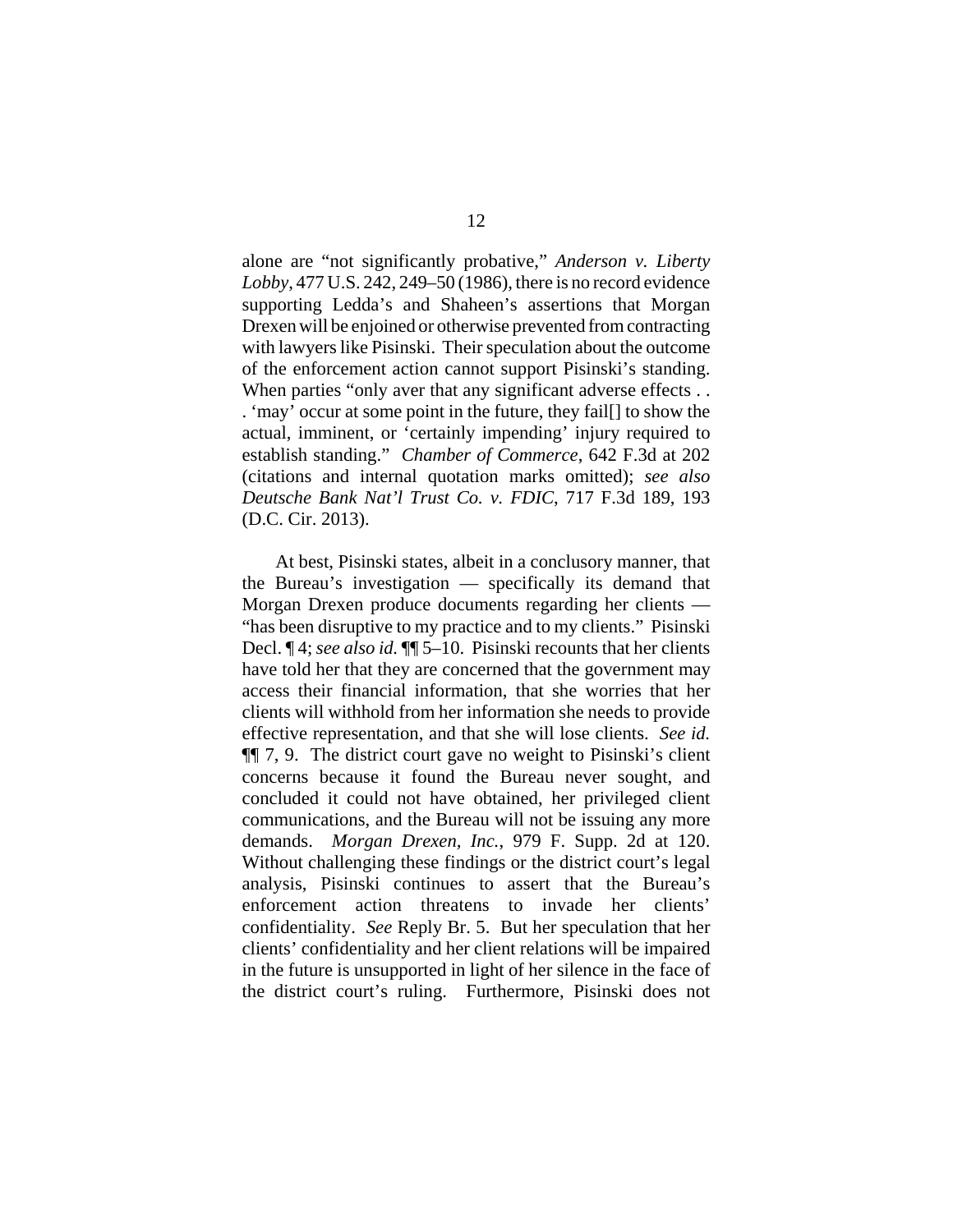indicate that the "disrupti[on]" to her law practice has been ongoing now that the Bureau's investigation is over, and Pisinski cannot rely on any past disruption to obtain declaratory and injunctive relief. *See Dearth*, 641 F.3d at 501. Pisinski has not explained how an injury caused by the Bureau's discontinued conduct is redressable by the relief she seeks. *See Steel Co. v. Citizens for a Better Env't*, 523 U.S. 83, 104–09 (1998). Vague, conclusory statements regarding "disrupti[on]" to her practice are insufficient at the summary judgment stage to show standing. *See Ass'n of Flight Attendants-CWA v. U.S. Dep't of Transp.*, 564 F.3d 462, 465–66 (D.C. Cir. 2009); *cf. Lujan v. Nat'l Wildlife Fed'n*, 497 U.S. 871, 888–89 (1990).

Pisinski does maintain on appeal that her "professional standing" and law practice may be in jeopardy because the enforcement action against Morgan Drexen implies that she has engaged in unethical behavior by failing to supervise Morgan Drexen or by actively participating in the alleged illegal conduct. *See* Appellants' Br. 22, 25. Without evidence that she engages the services of Morgan Drexen that the Bureau alleges are illegal, this assertion, too, fails. Pisinski proffered no specific facts tending to show reputational harm, such as loss of clients or other business. Moreover, because the enforcement action does not seek to enjoin Pisinski's law practice, she would need to proffer evidence that, as a result of the Bureau's action, her practice is threatened by other authorities, and she has not done so. Instead, the record evidence shows that the Connecticut State Bar and the State Banking Department have reviewed, and approved, Pisinski's use of Morgan Drexen's paralegal services. *See* Shaheen Ltr. May 8, 2013, at 4 (noting approvals in 2009). "If the threat is imagined or wholly speculative, the dispute does not present a justiciable case or controversy." *Seegars v. Gonzales*, 396 F.3d 1248, 1252 (D.C. Cir. 2005). Additionally, any potential injury from Bar disciplinary proceedings stemming from her association with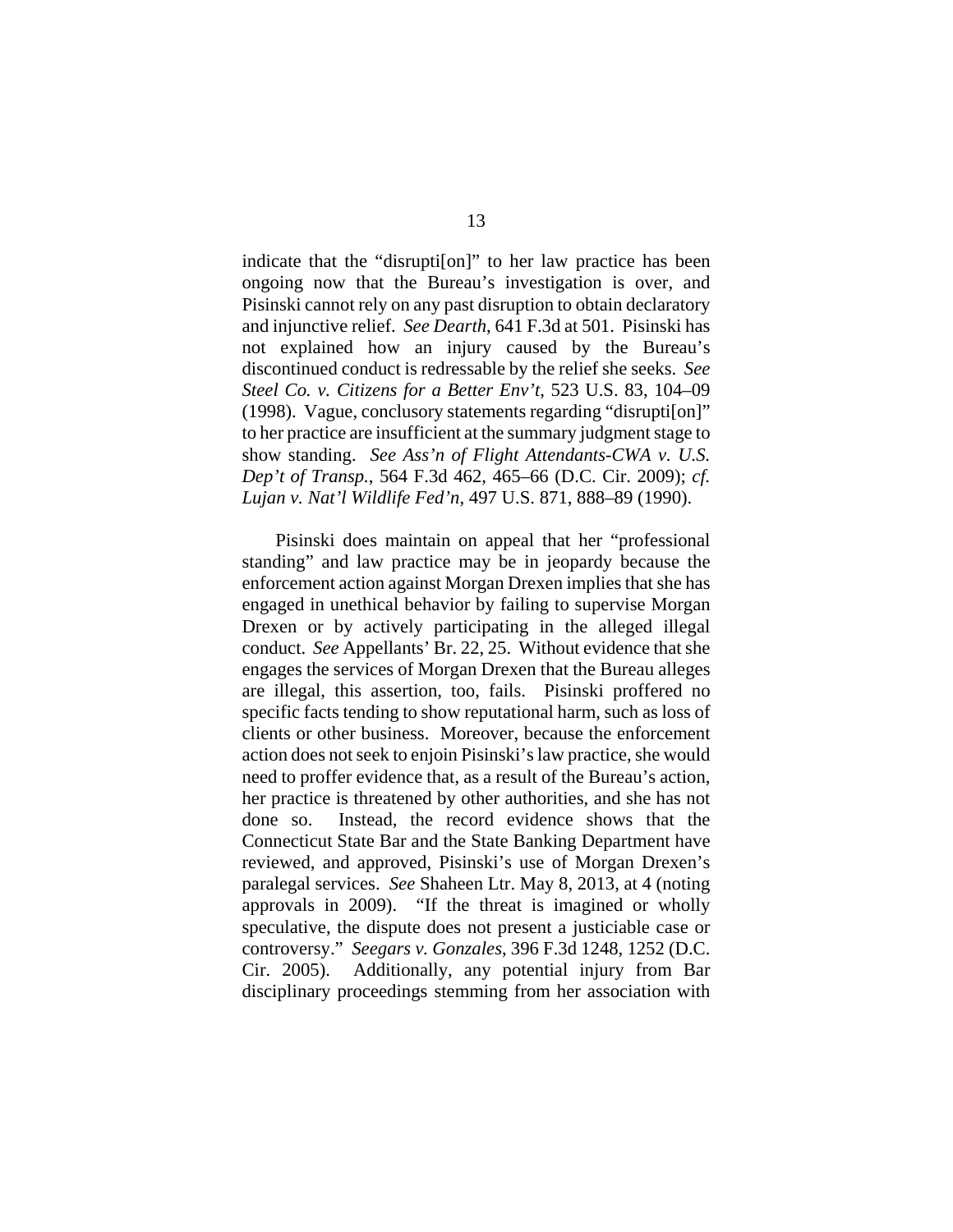Morgan Drexen would neither be caused by the Bureau's enforcement action nor be redressable by a declaration that Title X of the Dodd-Frank Act is unconstitutional.

In sum, Pisinski has failed to proffer evidence in support of any of her theories of standing: that she was responsible for Morgan Drexen's allegedly illegal conduct, that her practice is or will be economically harmed by the Bureau's enforcement action against Morgan Drexen, or that implicit accusations by the Bureau that she exercised too little control over Morgan Drexen or engaged in illegal conduct herself could damage her professional standing. The record evidence does not show that she used Morgan Drexen's allegedly illegal services or that there is a substantial risk that the Bureau's enforcement action will cause the harms to her practice or professional reputation that she has asserted. The record shows that Pisinski has a consumer-service contractual relationship with Morgan Drexen; without more, evidence of injury to her contractor does not demonstrate Pisinski's standing. *See Morgan Drexen, Inc.*, 979 F. Supp. 2d at 121–22; *cf., e.g.*, *PDK Labs. Inc. v. U.S. Drug Enforcement Agency*, 362 F.3d 786, 790–91 (D.C. Cir. 2004); *Air Reduction Co. v. Hickel*, 420 F.2d 592, 594 (D.C. Cir. 1969).

### **III.**

Morgan Drexen contends that pre-enforcement review of Title X is appropriate and that "[i]n evaluating whether to exercise its injunctive and declaratory powers" the district court erred by failing to "consider[] the strength of Morgan Drexen's showing on the merits of its constitutional challenge." Appellants' Br. 29. Title X confronts Morgan Drexen with what it characterizes as "a unique kind of irreparable harm," for if Title X is unconstitutional, then Morgan Drexen is "harmed by an entity whose very existence violates the Constitution." *Id.* Observing that this court has recognized the appropriateness of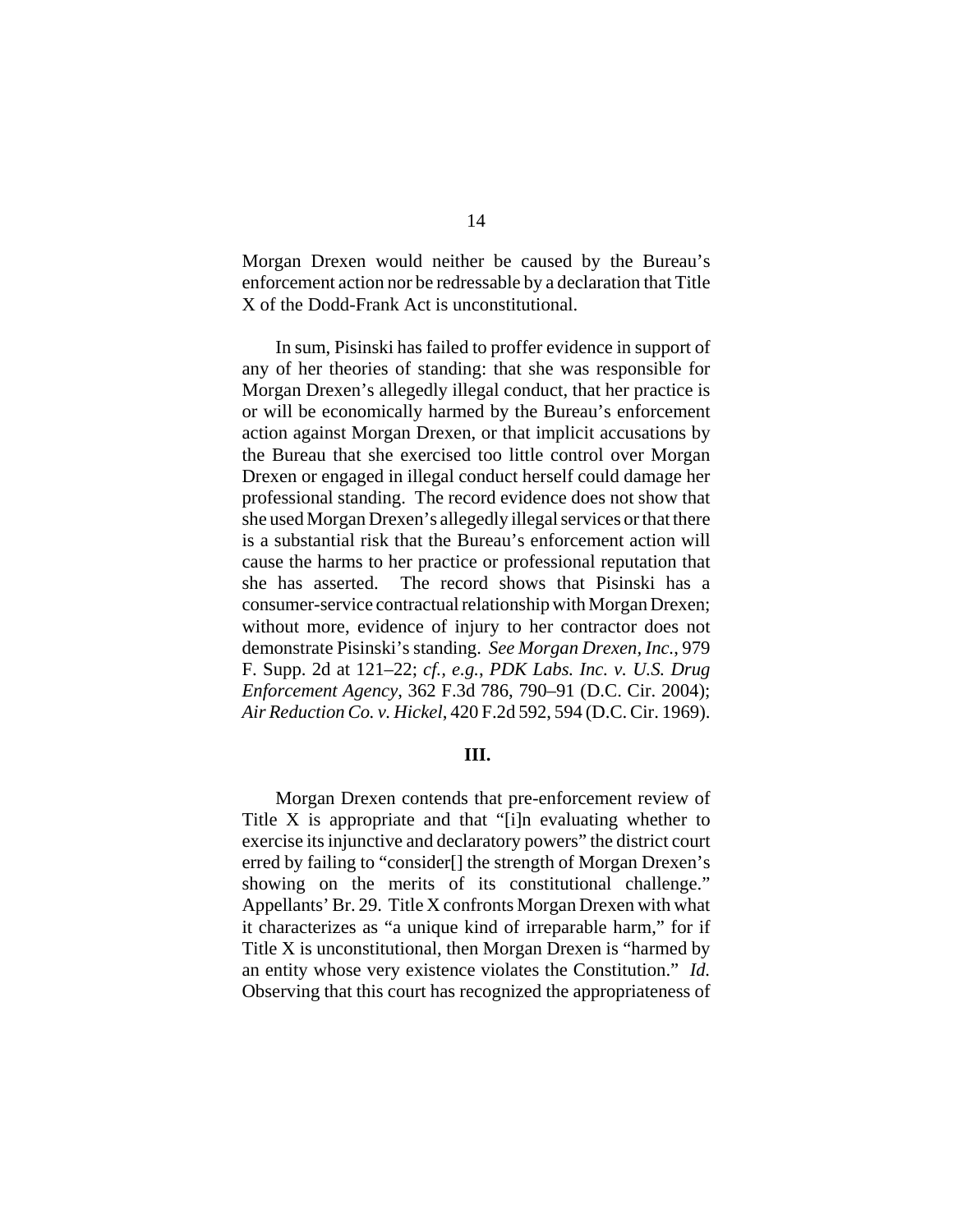pre-enforcement review of a statute on constitutional grounds, *see id.* at 45 (citing *Gen. Elec. Co. v. EPA*, 360 F.3d 188, 190–94 (D.C. Cir. 2004)), Morgan Drexen maintains that the D.C. district court, "[a]s a matter of judicial authority," should not have required it to be "strong-armed" by the Bureau into regulatory compliance or to wait until the Bureau decided to bring its enforcement action before filing its "free[-standing] threshold challenge to the constitutionality of [Title X]." *See id.* It relies on *Free Enterprise Fund v. Public Company Accounting Oversight Board*, 561 U.S. 477 (2010), in which the Supreme Court held that a new federal agency's structure was unconstitutional after the target of an enforcement action sought "an injunction preventing the Board from exercising its powers." Appellants' Br. 30 (quoting *Free Enter. Fund*, 561 U.S. at 487) (internal quotation marks omitted).

Morgan Drexen's reliance on *Free Enterprise Fund* is misplaced. Although "federal courts lack the authority to abstain from the exercise of jurisdiction that has been conferred . . . [t]hat principle does not eliminate . . . the federal courts' discretion in determining whether to grant certain types of relief." *New Orleans Public Serv., Inc. v. Council of New Orleans*, 491 U.S. 350, 358–59 (1989). In *Free Enterprise Fund*, the Supreme Court resolved its jurisdiction to hear a constitutional challenge to a new federal agency but had no occasion to address a federal court's exercise of equitable discretion to deny injunctive or declaratory relief. Here, the D.C. district court's subject-matter jurisdiction to decide the constitutional challenge to Title X is undisputed.

By now it is well settled that "[a] court may . . . in its discretion dismiss a declaratory judgment or injunctive suit if the same issue is pending in litigation elsewhere." *Abbott Labs. v. Gardner*, 387 U.S. 136, 155 (1967), *abrogated on other grounds by Califano v. Sanders*, 430 U.S. 99 (1977); *see* 11A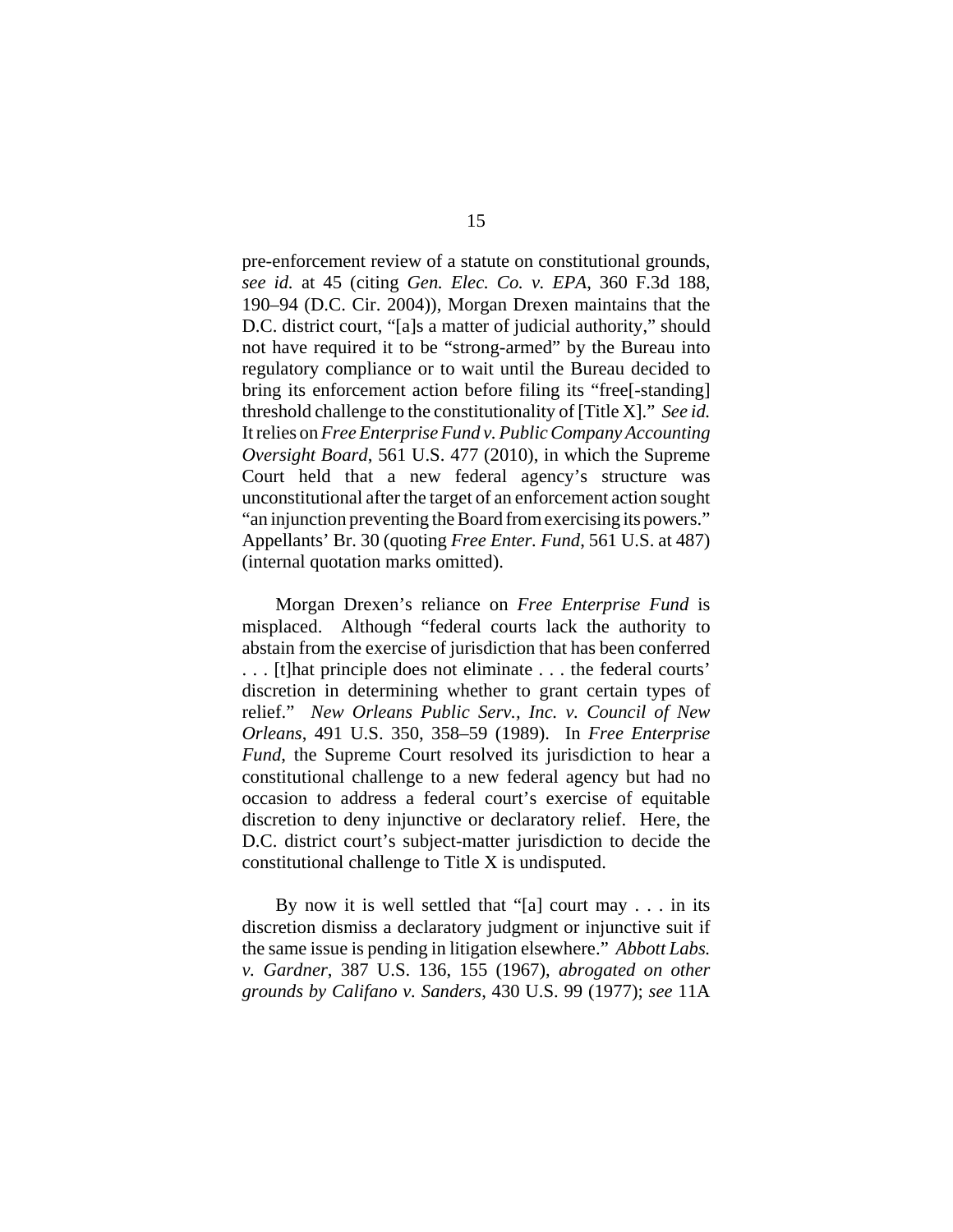Charles Alan Wright, et al., FEDERAL PRACTICE AND PROCEDURE § 2944, at 84–85 (3d ed. 2013) ("Wright, et al."); *cf. Nat'l Automatic Laundry & Cleaning Council v. Shultz*, 443 F.2d 689, 704 (D.C. Cir. 1971). For the following reasons, Morgan Drexen fails to show that the district court abused its discretion in concluding that Morgan Drexen had an adequate remedy at law in the California enforcement action and that it suffered no irreparable injury from the denial of the requested relief.

Entitlement to a permanent injunction rests upon Morgan Drexen showing:

> (1) that it has suffered an irreparable injury; (2) that remedies available at law, such as monetary damages, are inadequate to compensate for that injury; (3) that, considering the balance of hardships between the plaintiff and defendant, a remedy in equity is warranted; and (4) that the public interest would not be disserved by a permanent injunction.

*eBay Inc.*, 547 U.S. at 391. Failing to satisfy any factor is grounds for denying relief. *See Weinberger v. Romero-Barcelo*, 456 U.S. 305, 312–13 (1982). "If a less drastic remedy . . . [is] sufficient to redress [the] injury, no recourse to the additional and extraordinary relief of an injunction [is] warranted." *Monsanto Co. v. Geertson Seed Farms*, 561 U.S. 139, 165–66 (2010).

Morgan Drexen could, and did, assert its constitutional challenge to Title X of the Dodd-Frank Act as a defense in a motion filed in the California district court to dismiss the Bureau's enforcement action. It is true that at the time Morgan Drexen sued the Bureau in the D.C. district court, the

**A.**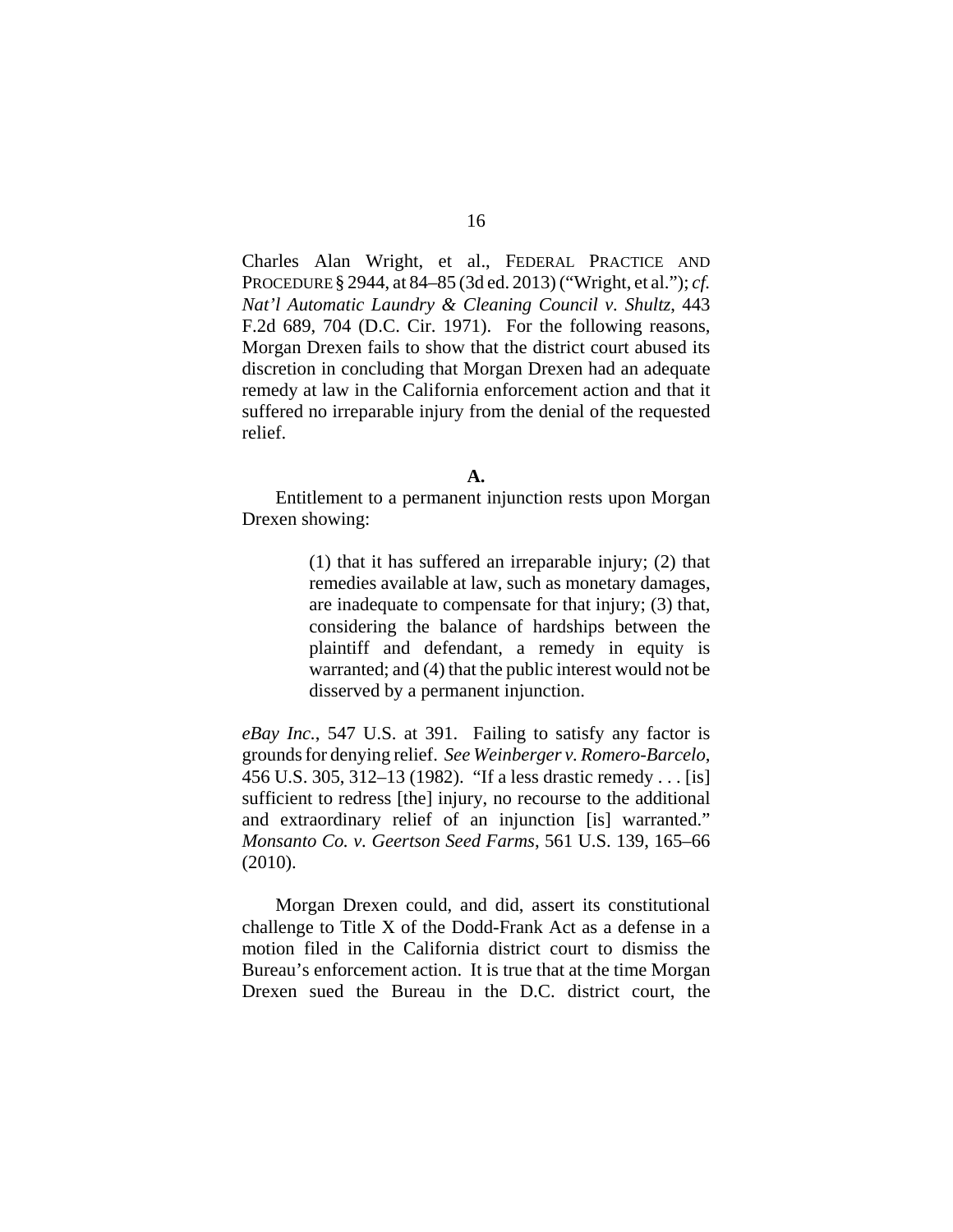availability of this alternative remedy was uncertain. An enforcement action by the Bureau appeared likely, but in the meantime Morgan Drexen's potential penalties under the Dodd-Frank Act were accumulating daily, *see* 12 U.S.C. § 5565(c). "When enforcement actions are imminent — and at least when repetitive penalties attach to continuing or repeated violations and the moving party lacks the realistic option of violating the law once and raising its federal defenses — there is no adequate remedy at law." *Morales v. Trans World Airlines, Inc.*, 504 U.S. 374, 381 (1992). Hence, courts will avoid subjecting regulated parties to the "Hobson's choice" between "continually violat [ing] the  $\dots$  law and expos[ing] themselves to potentially huge liability" pending agency action "or violat[ing] the law once as a test case and suffer[ing] the injury of obeying the law during the pendency of the proceedings and any further review." *Id.*; *cf. Sackett v. EPA*, 132 S. Ct. 1367, 1372 (2012). Morgan Drexen, however, was relieved of the Hobson's choice once the Bureau filed the enforcement action, fewer than thirty days after Morgan Drexen filed its complaint. *See Hastings v. Judicial Conference of the United States*, 770 F.2d 1093, 1102 (D.C. Cir. 1985). At that point, it no longer "faced the . . . troubling question of whether it was willing to risk serious penalties in order to obtain . . . a hearing at all." *See CSI Aviation Services, Inc. v. U.S. Dep't of Transp.*, 637 F.3d 408, 413–14 (D.C. Cir. 2011). The D.C. district court dismissed the complaint eight weeks after the Bureau filed its enforcement action.

Morgan Drexen does not maintain that waiting for a decision from the district court in California caused it irreparable injury. Rather, it maintains that "'[i]n determining whether prosecution of a suit in another forum should be preliminarily enjoined . . ., [the preliminary injunction factors] are of secondary significance,'" and "'[t]he primary factor to be weighed is the convenience of the parties and the courts.'" Appellants' Br. 48 (second alteration in original) (quoting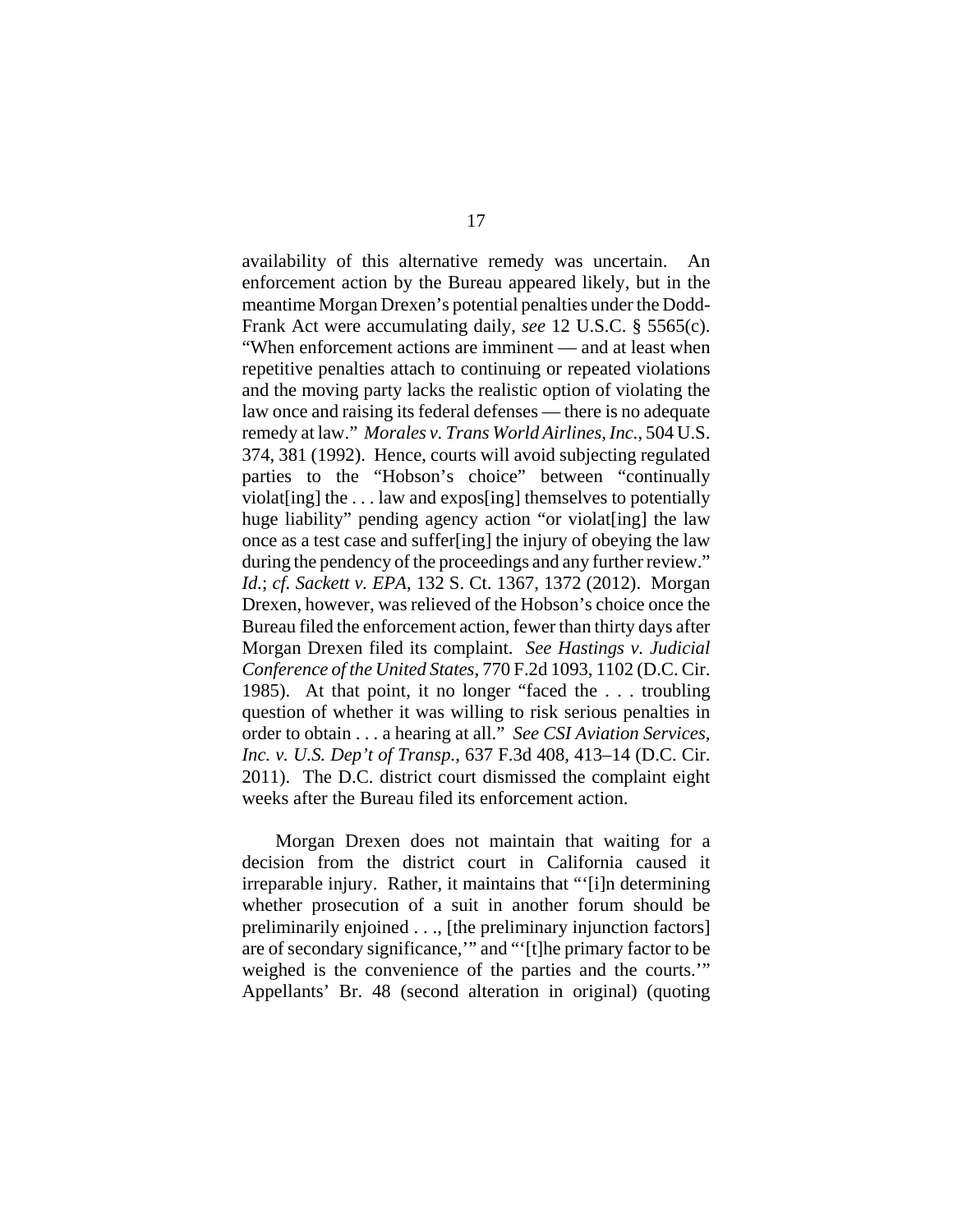*Columbia PlazaCorp. v. Security Nat'l Bank*, 525 F.2d 620, 622 n.3 (D.C. Cir. 1975)). Taken on those terms, Morgan Drexen has pointed to no inconvenience in litigating its constitutional challenge in the California district court. The D.C. district court's decision relieved it of litigating overlapping issues in two federal forums without prejudice to its challenge, and judicial economy was fostered.<sup>3</sup>

<sup>&</sup>lt;sup>3</sup> Other attempts by Morgan Drexen in its reply brief to show irreparable injury fail procedurally and substantively. The Bureau had no opportunity to respond in its brief to Morgan Drexen's arguments in its reply brief, and Morgan Drexen offers no reason, much less an extraordinary one, for its failure to raise these arguments in its opening brief. Under these circumstances, the court will not consider arguments first raised in a reply brief. *See, e.g.*, *CTS Corp. v. EPA*, 759 F.3d 52, 60 (D.C. Cir. 2014); *United States v. Whren*, 111 F.3d 956, 958 (D.C. Cir. 1997). Even assuming Morgan Drexen's arguments are properly before the court, they are unpersuasive. Morgan Drexen maintains that being forced to litigate in California irreparably injures it, but once the Bureau filed its enforcement action, Morgan Drexen was constrained to litigate in either the D.C. or California federal forum and suffers no greater injury in California than here. Precedent supporting interlocutory review under the collateral order doctrine, upon which Morgan Drexen relies, is inapposite; this court lacks jurisdiction to review appeals from the Central District of California. *See* 28 U.S.C. § 1294. Morgan Drexen's bare assertion that the unavailability of immediate appeal renders a remedy inadequate is contrary to precedent. As this court noted in a related context, "irreparable harm must be 'greater than the harm suffered by any litigant forced to wait until the termination of the [proceedings] before challenging interlocutory orders it considers erroneous.'" *I.A.M. Nat'l Pension Fund Benefit Plan A v. Cooper Indus., Inc.*, 789 F.2d 21, 25 (D.C. Cir. 1986) (alteration in original) (quoting *Firestone Tire & Rubber Co. v. Risjord*, 449 U.S. 368, 379 n.13 (1981)); *see Sibley v. Lando*, 437 F.3d 1067, 1071 & n.5, 1074 (11th Cir. 2005). Morgan Drexen has not elaborated on its claimed entitlement to immediate appellate review beyond reference to its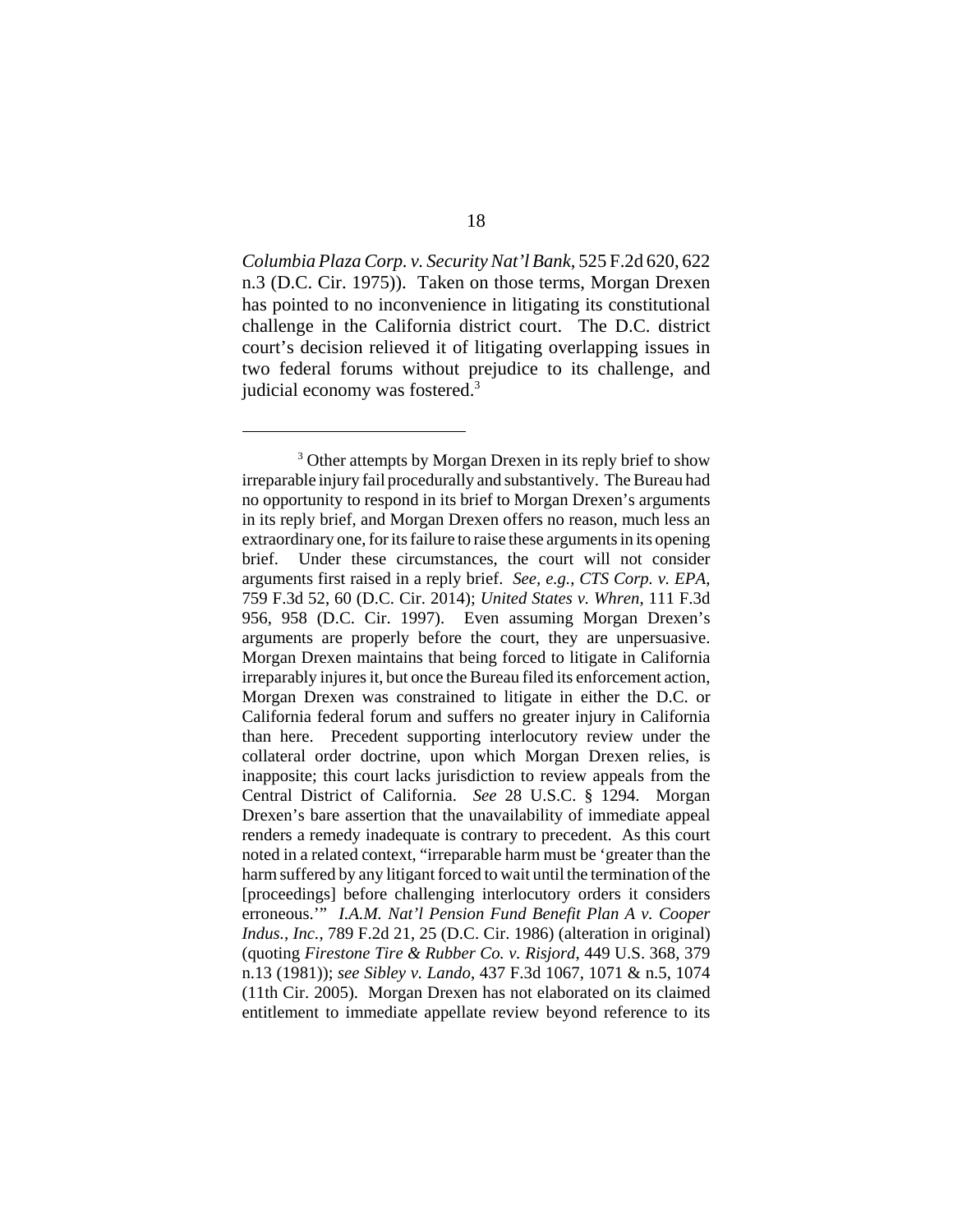Morgan Drexen also maintains that the district court erred in relying on *Deaver v. Seymour*, 822 F.2d 66 (D.C. Cir. 1987). *See* Appellants' Br. 46–47. In *Deaver*, this court refused to hear a separation-of-powers challenge to provisions of the Ethics in Government Act in a suit for declaratory and injunctive relief to enjoin the independent counsel from filing an indictment. *Id.* at 66–67. *Deaver* is not controlling as to all pre-emptive challenges to likely civil enforcement. *See Morales*, 504 U.S. at 381; *cf. CSI Aviation Servs., Inc.*, 637 F.3d at 412–14. Still, the district court could properly view *Deaver* as a "parallel case," *Morgan Drexen, Inc.*, 979 F. Supp. 2d at 112, insofar as respect for the final judgment rule and principles of constitutional avoidance apply in the civil as well as the criminal context, *see id.* at 113–14. The district court noted that Morgan Drexen, like the plaintiff in *Deaver*, had an opportunity to raise its constitutional challenge as "a preliminary defense," *id*. at 114 (citing FED. R. CRIM. P.  $12(b)$  and FED. R. CIV. P.  $12(b)(6)$ ), and it rejected Morgan Drexen's "attempt to create a special category of review for facial constitutional challenges," *id.* at 115. The district court's reliance on *Deaver*'s reasoning with respect to applicable equitable principles did not render its decision to dismiss Morgan Drexen's request for injunctive relief an abuse of discretion.

litigation costs, *see* Reply Br. 23, which cannot constitute irreparable injury, *cf. Renegotiation Bd. v. Bannercraft Clothing Co.*, 415 U.S. 1, 23–24 (1974). To the extent Morgan Drexen maintains it was unable to argue the equities in its motion to dismiss, it misunderstands the posture of its case. Equitable factors come into play when parties dispute relief. The district court in California, having rejected the constitutional challenge to Title X, had no occasion to examine the appropriate remedy. That Morgan Drexen's motion to dismiss was denied does not demonstrate that the motion to dismiss procedure was inadequate as a matter of law. *Cf. id.* at 25.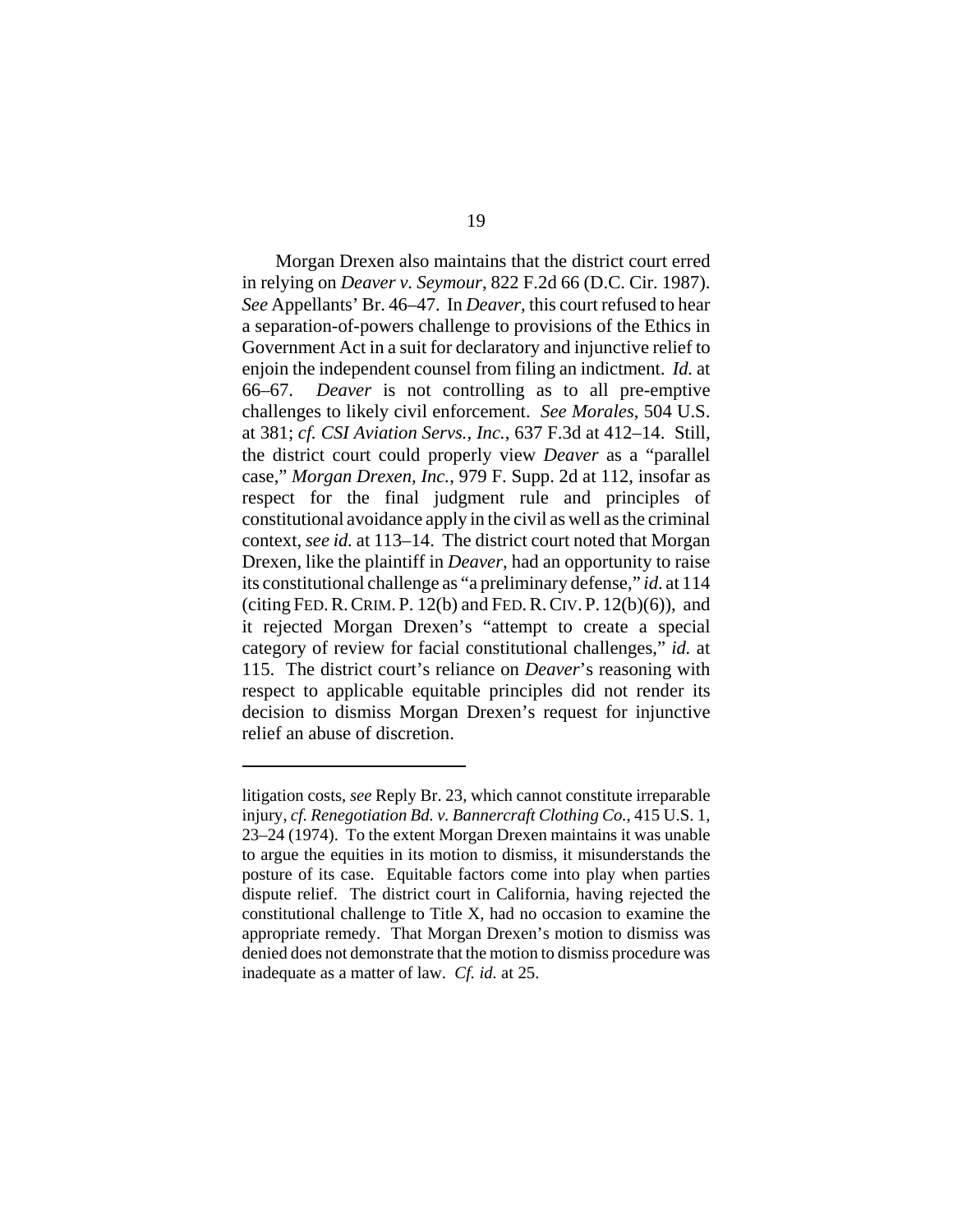# **B.**

The Declaratory Judgment Act provides that a federal court, "[i]n a case of actual controversy within its jurisdiction, . . . upon the filing of an appropriate pleading, *may* declare the rights and other legal relations of any interested party seeking such declaration, whether or not further relief is or could be sought." 28 U.S.C. § 2201(a) (emphasis added); *see MedImmune, Inc. v. Genentech, Inc.*, 549 U.S. 118, 136 (2007); *see also Wilton*, 515 U.S. at 286. "Since its inception, the Declaratory Judgment Act has been understood to confer on federal courts unique and substantial discretion in deciding whether to declare the rights of litigants." *Wilton*, 515 U.S. at 286. "The statute's textual commitment to discretion, and the breadth of leeway we have always understood it to suggest, distinguish the declaratory judgment context from other areas of the law in which concepts of discretion surface." *Id.* at 286–87. A court's exercise of discretion in granting declaratory relief is guided by "a circumspect sense of its fitness informed by the teachings and experience concerning the functions and extent of federal judicial power," or in other words, informed by the court's sense of "practicality and wise judicial administration." *Id.* at 287–88 (citation and internal quotation marks omitted); *see also MedImmune, Inc.*, 549 U.S. at 136.

In *Hanes Corp. v. Millard*, 531 F.2d 585 (D.C. Cir. 1976), this court adopted a non-exclusive list of "factors relevant to the propriety of granting a declaratory judgment":

> whether it would finally settle the controversy between the parties; whether other remedies are available or other proceedings pending; the convenience of the parties; the equity of the conduct of the declaratory judgment plaintiff; prevention of procedural fencing; the state of the record; the degree of adverseness between the parties; and the public importance of the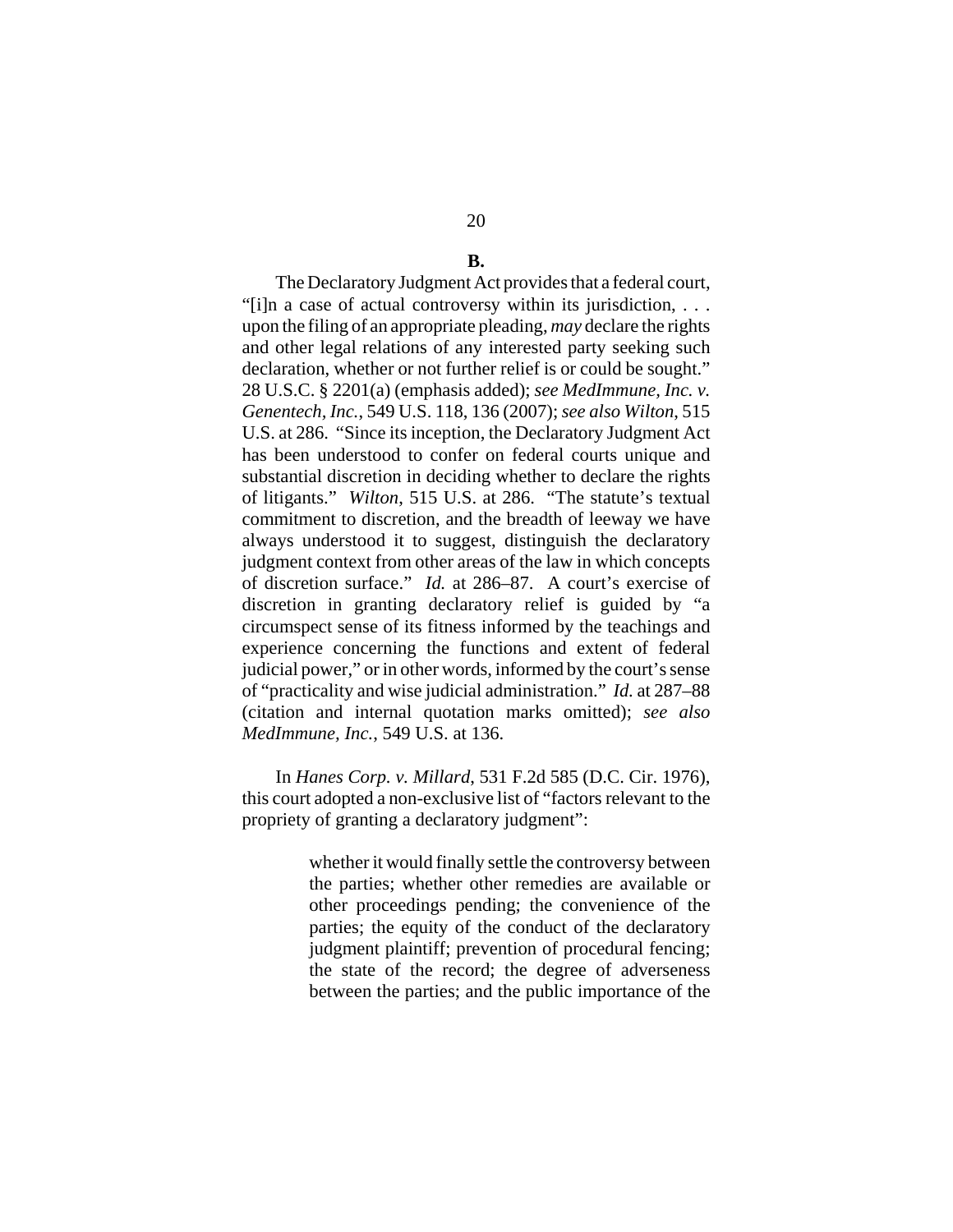#### question to be decided.

*Id.* at 591 n.4 (internal quotation marks omitted). Although every factor need not be considered and others may be, *see, e.g.*, *Patton Boggs LLP v. Chevron Corp.*, 683 F.3d 397, 401–02 (D.C. Cir. 2012), these factors focus on the usefulness of a declaratory judgment, the role of such relief in ending the dispute between the parties, and the incentives for parties' behavior. *See, e.g.*, *President v. Vance*, 627 F.2d 353, 364 n.76 (D.C. Cir. 1980).

Applying the *Hanes* factors, the district court reasonably concluded that declaratory relief was inappropriate. First, an adjudication in the District of Columbia would not "finally settle the controversy" and could result in "piecemeal litigation" if the D.C. district court ruled in the Bureau's favor, allowing the enforcement action in California to continue. *Morgan Drexen, Inc.*, 979 F. Supp. 2d at 117 (citations and internal quotation marks omitted). Second, the enforcement action in California could resolve all of the issues in the case. *Id.* Third, Morgan Drexen filed its complaint in the D.C. district court on the eve of enforcement. *See id*. at 118–19 & n.5. And finally, declining to exercise jurisdiction would serve the public interest by avoiding a potentially unnecessary decision on constitutional issues because Morgan Drexen might prevail in the California enforcement action on the basis of one of its non-constitutional defenses. *See id.* at 119 n.6. The district court concluded that the only factor favoring Morgan Drexen was that the state of the record was more advanced in the D.C. case but decided this counted for little because declining to issue a declaratory judgment would not "severe[ly]" delay adjudication of Morgan Drexen's claims. *Id.* at 119. All of the other factors were in equipoise. *See id.* at 117–18, 119 n.6.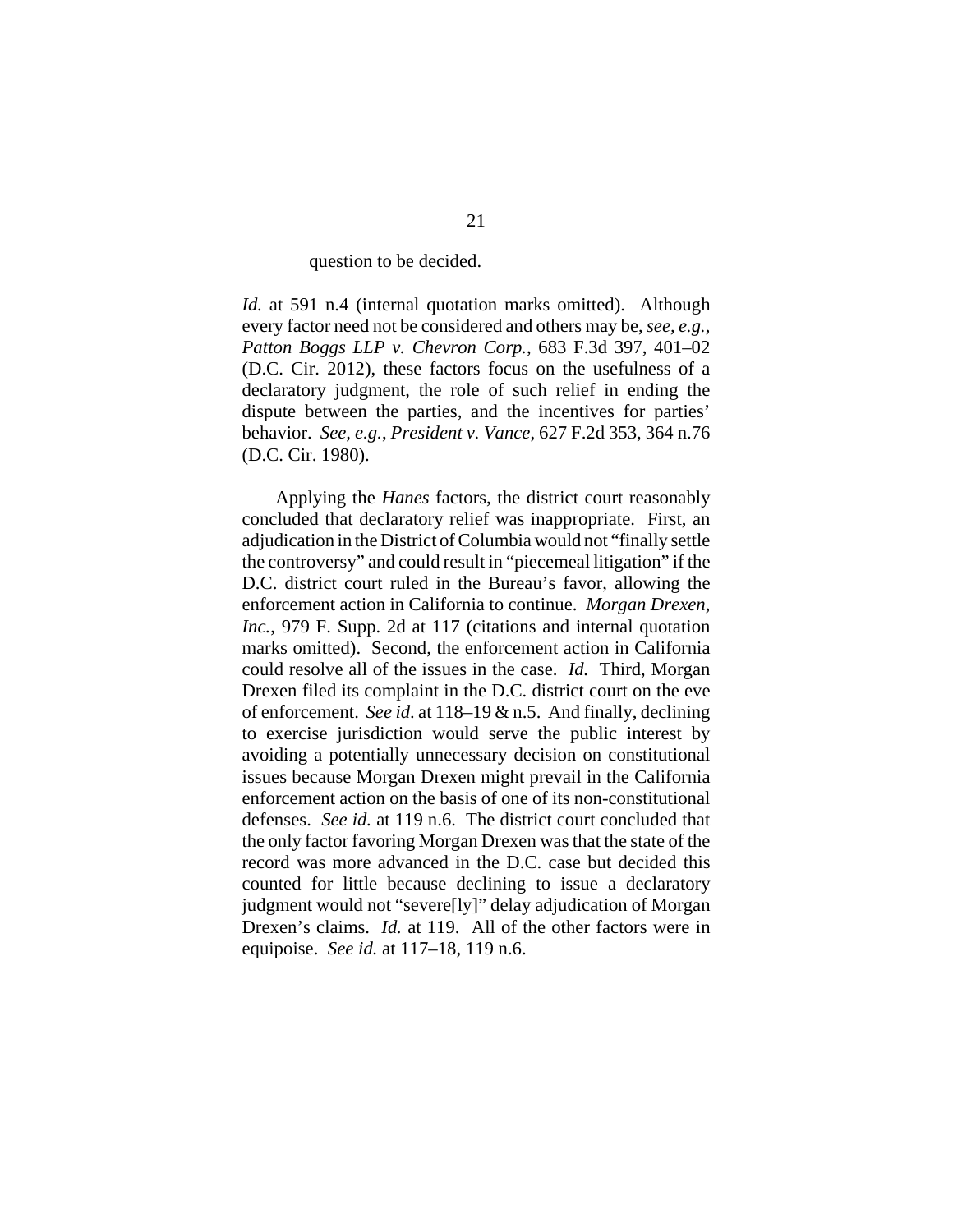Morgan Drexen's objections fall wide of the mark. It maintains that its challenge to the constitutionality of Title X is a matter of sufficient public importance to warrant declaratory relief and that the district court failed to accord proper weight to the fact that it filed its suit "before [the Bureau], by its own admission, had even determined whether it would bring an enforcement action." Appellants' Br. 45. Parties have no inviolable right to a declaratory judgment on facial constitutional claims. *See Flynt v. Rumsfeld*, 355 F.3d 697, 705 (D.C. Cir. 2004). Nor is the public importance of the lawsuit dispositive. *See Wilderness Soc'y v. Morton*, 479 F.2d 842, 887 (D.C. Cir. 1973). The district court reasonably could conclude that the importance of the constitutional challenge was counterbalanced by the importance of avoiding unnecessary constitutional decision-making. *Morgan Drexen, Inc.*, 979 F. Supp. 2d at 119 n.6; *cf. Wallace v. Lynn*, 507 F.2d 1186, 1190–91 (D.C. Cir. 1974).

Nor was it an abuse of discretion for the district court to deny declaratory relief when Morgan Drexen was the first to file. The timing of the declaratory plaintiff's suit is only one consideration bearing on "practicality and wise judicial administration." *See Wilton*, 515 U.S. at 288. As one wellrecognized authority has suggested, "the real question for the court is not which action was commenced first but which will most fully serve the needs and convenience of the parties and provide a comprehensive solution of the general conflict." 10B Wright, et al., *supra*, § 2758, at 530–31 (3d ed. 1998). "The anticipation of defenses is not ordinarily a proper use of the declaratory judgment procedure. It deprives the plaintiff of his traditional choice of forum and timing, and it provokes a disorderly race to the courthouse." *Hanes,* 531 F.2d at 592–93; *see Am. Auto. Ins. Co. v. Freundt*, 103 F.2d 613, 617 (7th Cir. 1939). Because the Bureau has filed an enforcement action that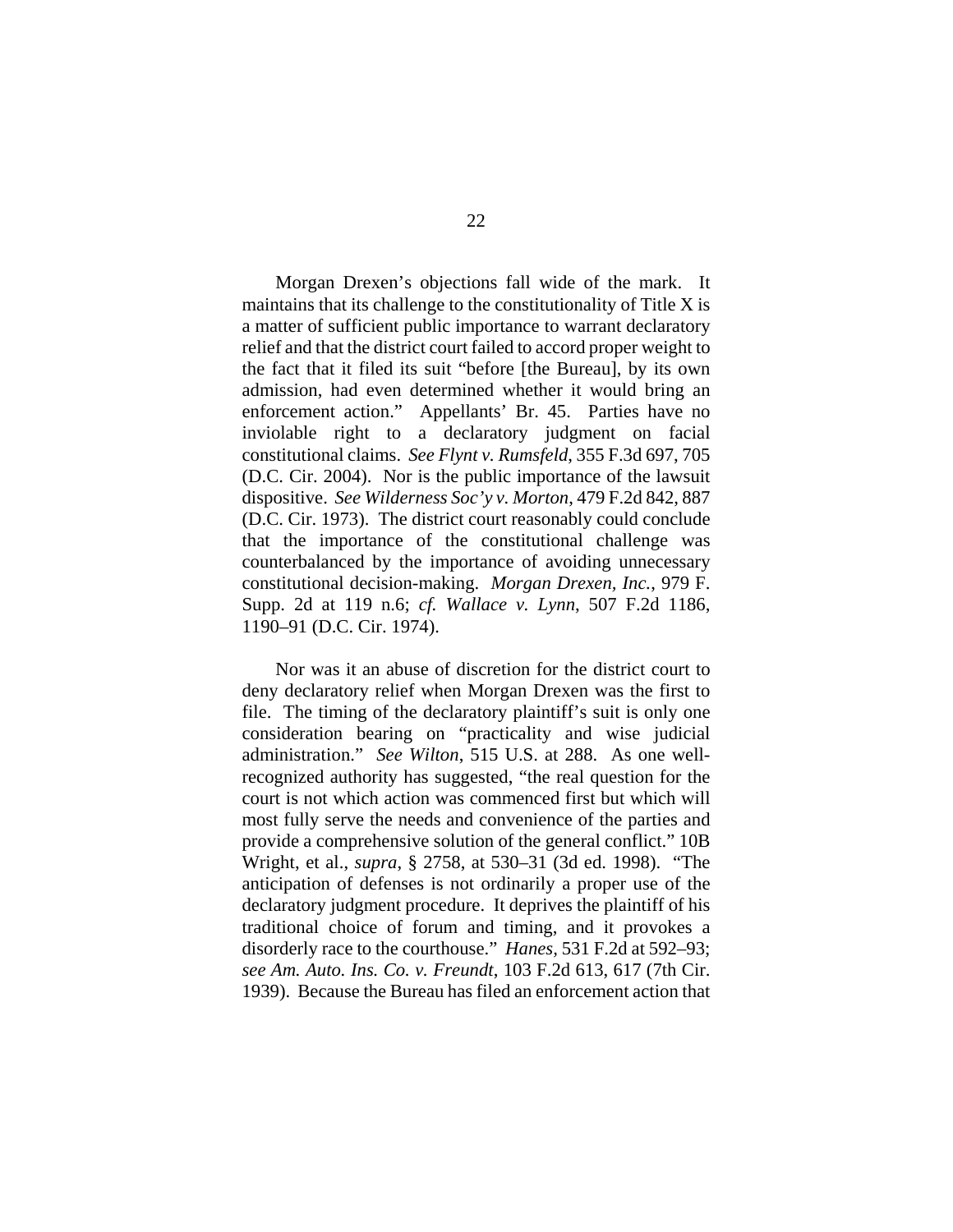promises to resolve the legality of Morgan Drexen's conduct, "[t]his is not a situation in which a declaratory plaintiff will suffer injury unless legal relations are clarified; [Morgan Drexen] do[es] not currently 'act at [its] peril,'" *AmSouth Bank v. Dale*, 386 F.3d 763, 786 (6th Cir. 2004) (citation omitted); *see also Tempco Elec. Heater Corp. v. Omega Eng'g, Inc.*, 819 F.2d 746, 749–50 (7th Cir. 1987); *Amerada Petroleum Corp. v. Marshall*, 381 F.2d 661, 663 (5th Cir. 1967).

Further, the district court's findings that "Morgan Drexen was aware of the likelihood of a Bureau enforcement action" when it filed the complaint and that it had engaged in procedural fencing are supported by the record and not clearly erroneous. The Bureau notified Morgan Drexen on April 22, 2013, that it was considering an enforcement action. Morgan Drexen indicated its amenability to settlement discussions on May 8, 2013, and the parties continued their discussions until mid-July 2013. According to an undisputed statement by the Bureau in a July 8, 2013, email, Morgan Drexen indicated to the Bureau that it would continue to produce certain documents throughout the month. Yet, on July 22, Morgan Drexen sued the Bureau in the D.C. district court. The district court's finding that Morgan Drexen engaged in procedural fencing was not clearly erroneous. *See AmSouth Bank*, 386 F.3d at 788, 790 (collecting cases); *Freundt*, 103 F.2d at 617.

Accordingly, we affirm the dismissal of the complaint, because Pisinski lacks Article III standing to pursue the constitutional challenge to Title X of the Dodd-Frank Act and because Morgan Drexen failed to show the district court abused its discretion in concluding that Morgan Drexen had an adequate remedy at law in the enforcement action filed by the Bureau.